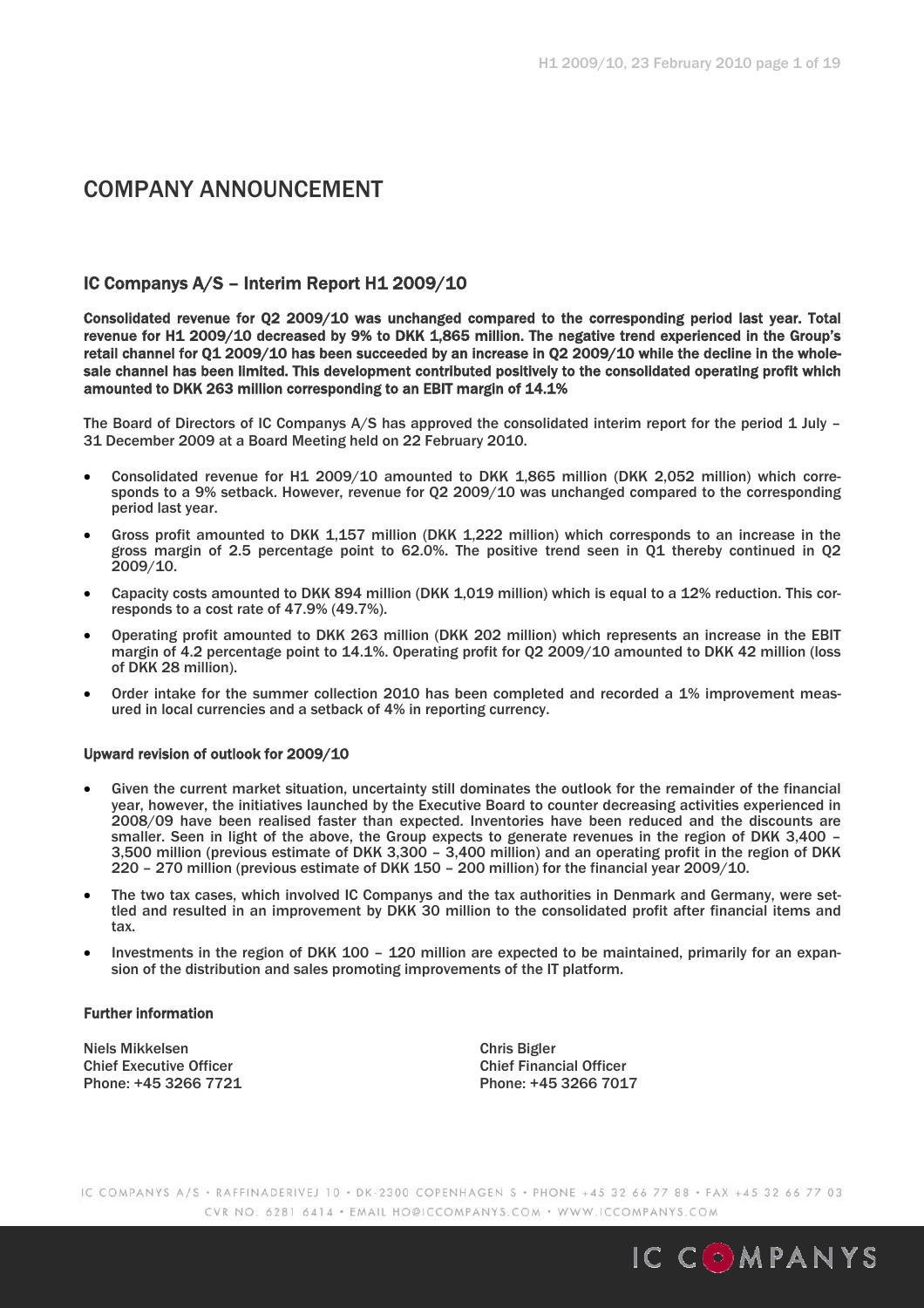## FINANCIAL HIGHLIGHTS AND KEY RATIOS

|                                                                                        | 02                  | Q <sub>2</sub>      | H1                   | H <sub>1</sub>             |                      |
|----------------------------------------------------------------------------------------|---------------------|---------------------|----------------------|----------------------------|----------------------|
| <b>DKK million</b>                                                                     | 2009/10<br>3 months | 2008/09<br>3 months | 2009/10<br>6 months. | 2008/09<br><b>6 months</b> | 2008/09<br>12 months |
| <b>INCOME STATEMENT</b>                                                                |                     |                     |                      |                            |                      |
| Revenue                                                                                | 784.1               | 784.1               | 1,865.2              | 2,051.5                    | 3,621.1              |
| <b>Gross profit</b>                                                                    | 483.6               | 461.7               | 1,156.5              | 1,221.5                    | 2.156.4              |
| Operating profit before depreciation & amortisation (EBITDA)                           | 72.0                | 3.1                 | 319.0                | 264.5                      | 308.8                |
| Operating profit before goodwill write down                                            | 41.9                | (25.2)              | 262.7                | 205.1                      | 165.1                |
| <b>Operating profit (EBIT)</b>                                                         | 41.9                | (28.2)              | 262.7                | 202.1                      | 162.1                |
| Net financial items                                                                    | 5.2                 | (4.4)               | 3.2                  | (18.9)                     | (10.8)               |
| Profit before tax                                                                      | 47.1                | (32.6)              | 265.9                | 183.2                      | 151.3                |
| Profit for the period                                                                  | 45.6                | (25.6)              | 205.3                | 126.9                      | 109.2                |
| <b>BALANCE SHEET</b>                                                                   |                     |                     |                      |                            |                      |
| <b>Total non-current assets</b>                                                        | 819.8               | 770.5               | 819.8                | 770.5                      | 803.7                |
| <b>Total current assets</b>                                                            | 1.045.4             | 1.220.5             | 1.028.1              | 1.220.5                    | 981.0                |
| <b>Total assets</b>                                                                    | 1.865.2             | 1,991.0             | 1.847.9              | 1,991.0                    | 1.784.7              |
| <b>Total equity</b>                                                                    | 700.0               | 558.4               | 700.0                | 558.4                      | 509.1                |
| <b>Total liabilities</b>                                                               | 1,165.2             | 1,432.6             | 1,147.9              | 1,432.6                    | 1,275.6              |
| <b>CASH FLOW STATEMENT</b>                                                             |                     |                     |                      |                            |                      |
| Cash flow from operating activities                                                    | 353.0               | 369.2               | 245.6                | 133.5                      | 335.1                |
| Cash flow from investing activities                                                    | (28.9)              | (47.8)              | (46.4)               | (81.0)                     | (135.8)              |
| Total cash flow from operating and investing activities                                | 324.1               | 321.4               | 199.2                | 52.5                       | 199.3                |
| Cash flow from financing activities                                                    | (180.5)             | (69.9)              | (184.3)              | (83.0)                     | (83.0)               |
| Cash flow for the period                                                               | 143.6               | 251.5               | 14.9                 | (30.5)                     | 116.3                |
| <b>KEY RATIOS</b>                                                                      |                     |                     |                      |                            |                      |
| Gross margin (%)                                                                       | 61.7                | 58.9                | 62.0                 | 59.5                       | 59.6                 |
| EBITDA margin (%)                                                                      | 9.2                 | 0.4                 | 17.1                 | 12.9                       | 8.6                  |
| EBIT margin (%)                                                                        | 5.3                 | (3.6)               | 14.1                 | 9.9                        | 4.5                  |
| Return on equity (%)                                                                   | 6.8                 | (4.6)               | 34.0                 | 24.6                       | 22.2                 |
| Equity ratio (%)                                                                       | 37.5                | 28.0                | 37.5                 | 28.0                       | 28.5                 |
| Average invested capital including goodwill                                            | 1.273.8             | 1,514.8             | 1,143.5              | 1,262.7                    | 1.162.1              |
| Return on invested capital (%)                                                         | 3.3                 | (1.7)               | 23.0                 | 16.2                       | 14.2                 |
| Net interest-bearing debt, end of period                                               | 348.1               | 680.6               | 348.1                | 680.6                      | 533.1                |
| Financial leverage (%)                                                                 | 49.7                | 121.9               | 49.7                 | 121.9                      | 104.7                |
| <b>SHARE DATA*</b>                                                                     |                     |                     |                      |                            |                      |
| Average number of shares                                                               |                     |                     |                      |                            |                      |
| excluding diluted treasury shares (thousand)                                           | 16,403.4            | 16,535.6            | 16,446.7             | 16,535.6                   | 16,524.4             |
| Market price, end of period, DKK                                                       | 179.5               | 42.1                | 179.5                | 42.1                       | 103.0                |
| Diluted earnings per share, DKK                                                        | 2.9                 | (1.4)               | 12.3                 | 7.5                        | 6.1                  |
| Diluted cash flow per share, DKK                                                       | 21.5                | 22.3                | 14.9                 | 8.1                        | 20.3                 |
| Diluted net asset value per share, DKK                                                 | 42.0                | 33.3                | 41.9                 | 33.3                       | 30.0                 |
| Diluted price / earning, DKK                                                           | 62.4                | (27.2)              | 14.6                 | 5.5                        | 16.8                 |
| <b>EMPLOYEES</b>                                                                       |                     |                     |                      |                            |                      |
| Number of employees                                                                    |                     |                     |                      |                            |                      |
| (full-time equivalent at the end of the year)                                          | 2.244               | 2.512               | 2.244                | 2.512                      | 2.261                |
| de 1988 en 1988 de la calendaria de la calendaria de la calendaria<br>100 <sub>2</sub> |                     |                     |                      |                            |                      |

\* Effects of the share and stock option programmes of IC Companys are included in the diluted values

Key ratios are calculated according to "Recommendations and Key ratios 2005" issued by the Danish Society of Financial Analysts. Equity ratio is calculated as the equity share of the total assets (end year).

#### Disclaimer

This announcement contains future-orientated statements regarding the Company's future development and results and other statements that are not historic facts. Such statements are based on the currently well-founded prerequisites and expectations of the Management that may prove erroneous. The actual results may deviate considerably from what has been outlined as planned, assumed, assessed or forecast in this announcement.

*This announcement is a translation from the Danish language. In the event of any discrepancy between the Danish and English versions, the Danish version shall prevail.* 

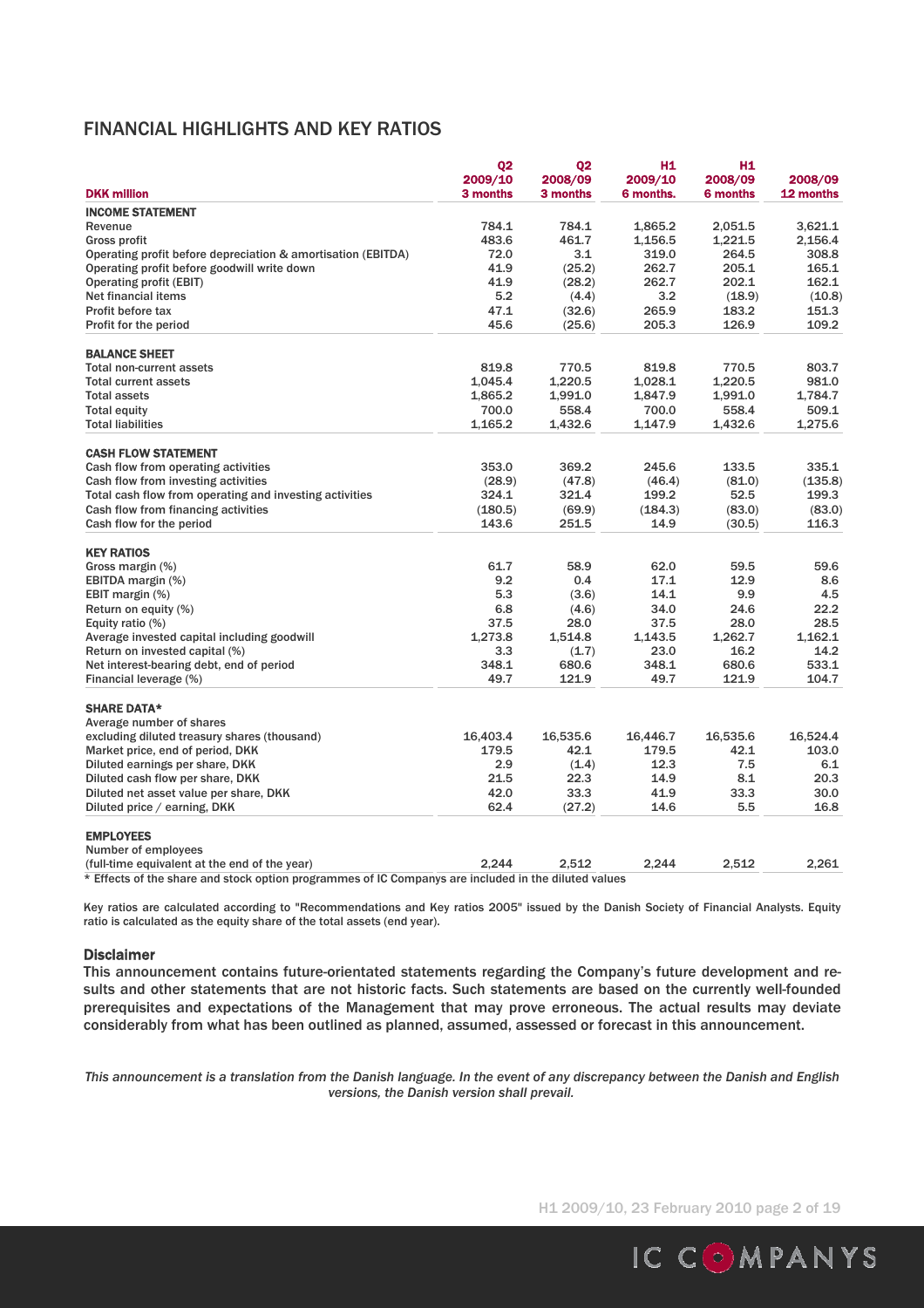## SUMMARY

During Q2 2009/10 the Group has achieved a number of good results which are attributable to the commenced initiatives. An increase in the retail revenue has been obtained while the setback for wholesale has been limited. The total consolidated revenue thereby remains unchanged for Q2 2009/10. Furthermore, the Group has also maintained the positive development of the gross margin seen in Q1, and combined with the Group's rationalisation costs effectuated last year, this has resulted in a significant improved profit margin for H1 2009/10.

Total consolidated revenue for H1 2009/10 decreased by 9%. However, the Group's retail revenue increased by 3% which was attributable to new store openings of which many have already reported positive earnings. Furthermore, since a number of stores generating losses were closed down, the consolidated revenue from the retail channel has also developed positively. The increase in revenue is realised due to an adjustment of the buying procedure which has led to improved sales out of the stores in spite of a setback of 2% in same-store sales. The discounts and large amounts of write down, which influenced the retail revenue last year, have been avoided. The profit margin of the Group's retail channel has consequently increased by 7.9 percentage point.

Revenue in the Group's wholesale channel has been reduced by 15% which was expected based on the trends seen with the Group's wholesale customers for the first six months of 2009. There is no doubt that the industry in general still faces big challenges and this posses a risk to the Group. However, it is a positive indicator that the significant large setback of 19% reported in Q1 2009/10 has been replaced by a far more modest setback of 6% for Q2 2009/10 in spite of the fact that the Group has chosen to divest not only a number of customers but also entire markets. Besides this, in-season sales increased by 10% for Q2 2009/10 which is the first sign of improved sales within the wholesale segment.

The Group's franchise segment has experienced a setback in H1 2009/10, however, with indications of a slightly more modest setback in Q2 2009/10. The Group is in a process together with its partners in determining the correct concepts for the right locations. This, e.g., has resulted in closing down stores in Russia. At the same time InWear/Martinique stores have been opened leading to significant improvements in revenue and profit.

As a consequence of the cost rationalisations effectuated during the last financial year, the consolidated capacity costs have been reduced. However, revenue has also decreased. The target is that future growth should only lead to minor capacity cost increases for the Group in order to increase the long-term cost efficiency.

Focus in the future will still be on value chain optimisation spanning from collection and design to the buying process and order suggestions. The Group has already registered improvements but must still works towards enhancing sales volume per style. In extension to this, the Group continues to work on professionalisation of the cooperation with its wholesale customers. In general the Group works towards changing its mindset in the direction of controlled space, brand exposure and order suggestions.

## REVENUE DEVELOPMENT

Revenue for H1 2009/10 amounted to DKK 1,865 million (DKK 2,052 million) corresponding to a setback of 9% which relates to 01 2009/10 while revenue for 02 2009/10 remained unchanged. This stabilisation has been realised through expansion of the Group's own retail combined with a more modest setback in the wholesale channel.

Revenue for H1 2009/10 has been affected positively by net store openings amounting to DKK 50 million and adversely affected by foreign currency translations of DKK 47 million. The majority of this foreign currency translation was recorded in Q1 2009/10. Since foreign currency exposure risks generally are hedged forward 6-12 months, the total earnings loss, as a consequence of foreign currency fluctuations, is considerably lower. The Group's trailing 12 months revenue is illustrated by brand and geographic breakdown below.

H1 2009/10, 23 February 2010 page 3 of 19

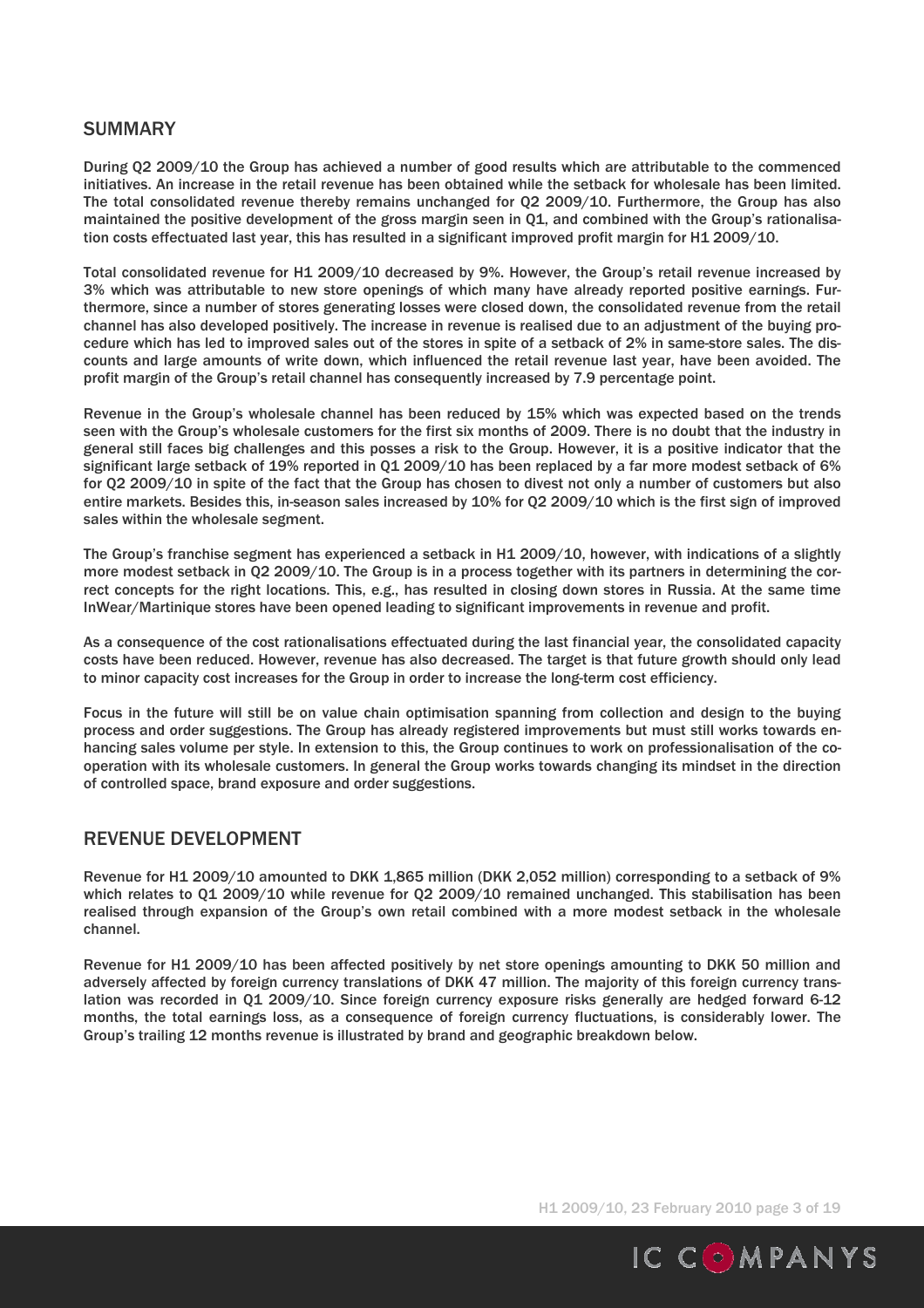

### Group brands

The setback in consolidated revenue affected the majority of the Group brands. However, Part Two and Saint Tropez have generated growth, and in the case of Saint Tropez a double-digit growth rate has been reported. Saint Tropez has shown excellence in having the right styles at the right time at the right price, which has proven to be a growing success during H1 2009/10.

In general the Group brands performed far better during Q2 2009/10 compared to Q1. Both the brands Tiger of Sweden, Part Two, Saint Tropez and Designers Remix Collection have reported double-digit growth for Q2 2009/10 whereas only Cottonfield and Soaked in Luxery have reported double-digit setbacks.

## Group geographic markets

Sweden and Rest of the World are the only markets not having recorded setbacks in H1 2009/10 while Denmark, Benelux countries, Eastern Europe and Russia together with Rest of Europe reported double-digit setbacks.

Denmark is the market in Scandinavia where the financial crisis has had the most far-reaching consequences. Sweden has had a growth rate of 7% in H1 2009/10 after adjusting for the effect of a weak SEK. The Swedish consumers have generally been quicker to regain a more positive outlook than consumers in the other Nordic countries. The Norwegian market is more wholesale oriented which has resulted in a longer reaction time and a reported setback in spite of healthy market developments. Furthermore, a weak NOK accounts for half of the setback. The significant setback in Eastern Europe and Russia is partly a result of a considerable weakened PLN and partly the large setback experienced on the Russian market.

## Group distribution channels

|                              | <b>Wholesale</b> |                                                   |             | <b>Retail</b>                              | <b>Total</b>    |                                            |         |                                            | <b>Not allocated</b><br><b>Group total</b> |                       |  |
|------------------------------|------------------|---------------------------------------------------|-------------|--------------------------------------------|-----------------|--------------------------------------------|---------|--------------------------------------------|--------------------------------------------|-----------------------|--|
| <b>DKK million</b>           | H1               | <b>H1</b><br>2009/10 2008/09<br>6 months 6 months | H1          | Н1<br>2009/10 2008/09<br>6 months 6 months | Н1              | H1<br>2009/10 2008/09<br>6 months 6 months | Н1      | Н1<br>2009/10 2008/09<br>6 months 6 months | Н1<br>6 months 6 months                    | H1<br>2009/10 2008/09 |  |
| <b>Revenue</b><br>Growth     | 1.155.6<br>(15%) | 1.361.5                                           | 709.6<br>3% | 690.0                                      | 1,865.2<br>(9%) | 2.051.5                                    |         |                                            | 1.865.2<br>(9%)                            | 2.051.5               |  |
| <b>Segment profit</b>        | 258.6            | 266.6                                             | 75.4        | 18.5                                       | 334.0           | 284.5                                      | (71.3)  | (82.4)                                     | 262.7                                      | 202.1                 |  |
| Profit margin                | 22.4%            | 19.5%                                             | 10.6%       | 2.7%                                       | 17.9%           | 13.9%                                      |         |                                            | 14.1%                                      | 9.9%                  |  |
| Net financial items          |                  |                                                   |             |                                            |                 |                                            | 3.2     | (18.9)                                     | 3.2                                        | (18.9)                |  |
| <b>Profit before tax</b>     | 258.6            | 266.6                                             | 75.4        | 18.5                                       | 334.0           | 284.5                                      | (68.1)  | (101.3)                                    | 265.9                                      | 183.2                 |  |
| Income tax for the period    |                  |                                                   |             |                                            |                 |                                            | (60.6)  | (56.3)                                     | (60.6)                                     | (56.3)                |  |
| <b>Profit for the period</b> | 258.6            | 266.6                                             | 75.4        | 18.5                                       | 334.0           | 284.5                                      | (128.7) | (157.6)                                    | 205.3                                      | 126.9                 |  |

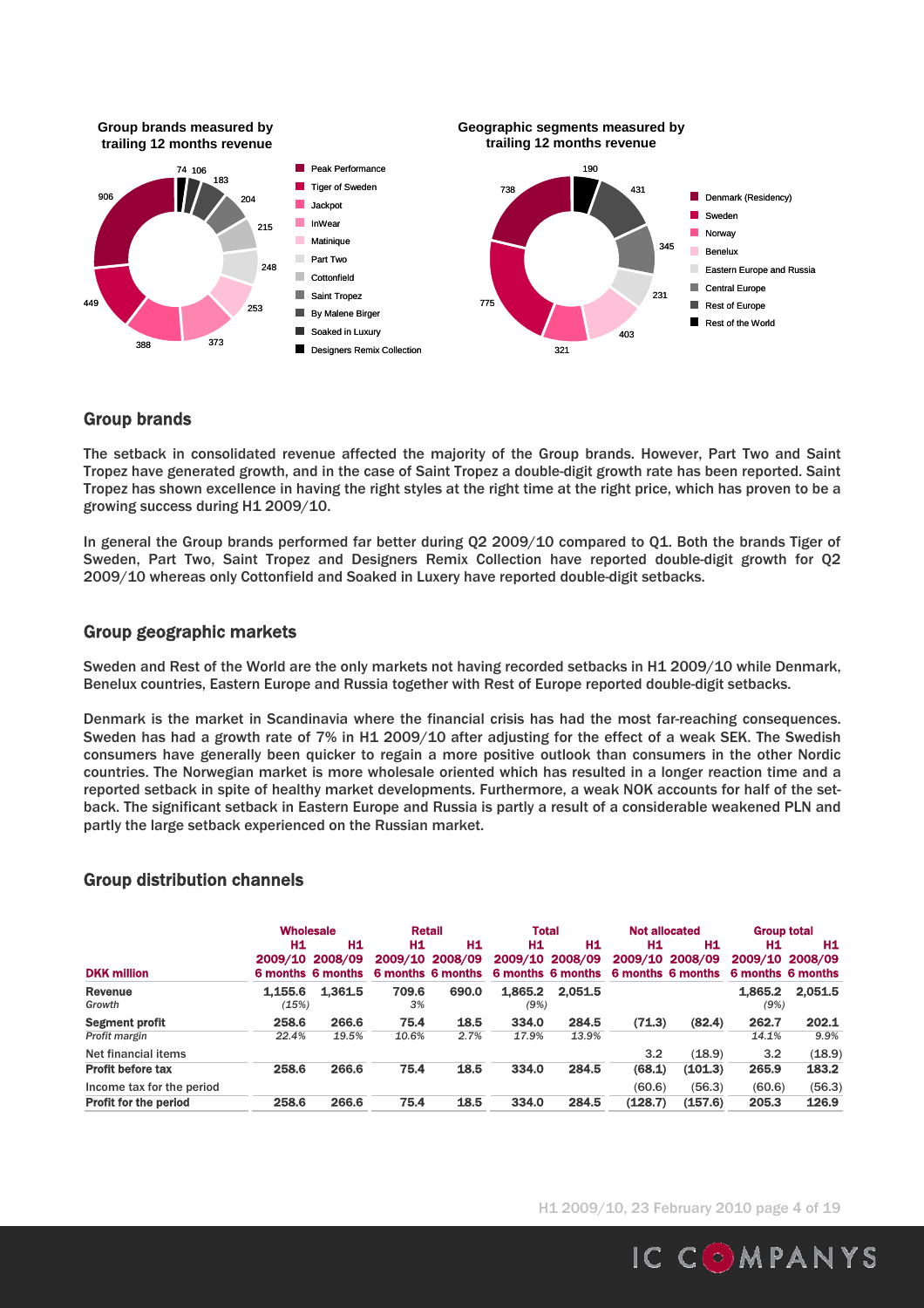|                           | <b>Wholesale</b> |                              |                | Retail                               | <b>Total</b> |                 | <b>Not allocated</b>                |                 | <b>Group total</b> |                 |
|---------------------------|------------------|------------------------------|----------------|--------------------------------------|--------------|-----------------|-------------------------------------|-----------------|--------------------|-----------------|
|                           | Q2               | Q <sub>2</sub>               | Q <sub>2</sub> | Q <sub>2</sub>                       | Q2           | Q <sub>2</sub>  | Q2                                  | Q2              | Q2                 | Q2              |
| <b>DKK million</b>        | 2009/10          | 2008/09<br>3 months 3 months |                | 2009/10 2008/09<br>3 months 3 months |              | 2009/10 2008/09 | 3 months 3 months 3 months 3 months | 2009/10 2008/09 | 3 months 3 months  | 2009/10 2008/09 |
| <b>Revenue</b><br>Growth  | 397.9<br>(6%)    | 424.7                        | 386.2<br>7%    | 359.4                                | 784.1<br>0%  | 784.1           |                                     |                 | 784.1<br>0%        | 784.1           |
| <b>Segment profit</b>     | 26.4             | 4.6                          | 57.9           | 10.3                                 | 84.3         | 14.9            | (42.4)                              | (43.1)          | 41.9               | (28.2)          |
| Profit margin             | 6.6%             | 1.1%                         | 15.0%          | 2.9%                                 | 10.8%        | 1.9%            |                                     |                 | 5.3%               | (3.6%)          |
| Net financial items       |                  |                              |                |                                      |              |                 | 5.2                                 | (4.4)           | 5.2                | (4.4)           |
| <b>Profit before tax</b>  | 26.4             | 4.6                          | 57.9           | 10.3                                 | 84.3         | 14.9            | (37.2)                              | (47.5)          | 47.1               | (32.6)          |
| Income tax for the period |                  |                              |                |                                      |              |                 | (1.5)                               | 7.0             | (1.5)              | 7.0             |
| Profit for the period     | 26.4             | 4.6                          | 57.9           | 10.3                                 | 84.3         | 14.9            | (38.7)                              | (40.5)          | 45.6               | (25.6)          |

#### Wholesale segment

Total wholesale revenue for H1 2009/10 amounted to DKK 1,156 million (DKK 1,362 million), which constitutes a 15% decline. Pre-order revenue declined by 17% while in-season sales rose by 1%. This includes franchise revenue which decreased by 10% compared to last year. However, Q1 and Q2 differentiate markedly from each other since the setback in all areas has been less distinct in Q2 2009/10.

Profit for the wholesale segment has been reduced by 3% to DKK 259 million (DKK 267 million) corresponding to a profit margin of 22.4% (19.5%). The Group has thereby been able to continue the trend of a positively developing profit margin seen in Q1 2009/10. The increase in the relative earnings is partly attributable to an improved gross margin and partly to lower capacity costs.

During H1 2009/10 the Group opened 15 new franchise stores and closed down 16 stores. Most of the stores closed down were located in Russia. The Group thereby services 143 franchise stores with a store area of 22,500 square metres in total.

|                                  | <b>Existing 31.12.2009</b> | Opened the past 6 months | Closed the past 6 months |
|----------------------------------|----------------------------|--------------------------|--------------------------|
| <b>Franchise</b>                 | <b>Stores</b>              | <b>Stores</b>            | <b>Stores</b>            |
| Denmark                          | 16                         |                          |                          |
| Sweden                           | 17                         |                          |                          |
| Norway                           | 9                          |                          |                          |
| <b>Benelux</b>                   | 21                         |                          | $\mathbf{p}$             |
| <b>Eastern Europe and Russia</b> | 27                         |                          | 10                       |
| <b>Central Europe</b>            | 32                         |                          |                          |
| <b>Rest of Europe</b>            | 9                          |                          |                          |
| <b>Rest of the World</b>         | 12                         |                          |                          |
| <b>Total</b>                     | 143                        | 15                       | 16                       |

Order intake for the summer collection 2010 has been completed showing an increase of 1% in local currencies. Translated into reporting currency, this constitutes a 4% setback. Compared to the spring collection, which was influenced by the aftermath of the financial crisis, indicators show a stabilisation. The total volume of orders is generally of a higher quality relative to last year which contributes to improving the value of the volume of orders.

#### Retail segment

Total retail revenue for H1 2009/10 amounted to DKK 710 million (DKK 690 million) corresponding to an increase of 3%. Retail revenue was positively affected by net store openings of DKK 50 million. Same-store sales for H1 2009/10 reported a setback of 2% whereas the total retail sales per square metre on a trailing 12 months turnover basis amounted to DKK 31,100. The Group's outlets have in particular during the half year under review been an important channel for clearing of goods out-of-season. Outlet revenue constitutes 12% of the total retail segment.

Profit for the retail segment for H1 2009/10 amounted to DKK 75 million (DKK 19 million) and has more than quadrupled. The positive development was particularly pronounced during Q2 2009/10 and is to a large extent influenced by the fact that a normalised supply has resulted in lower retail discounts and reduced inventory write downs. In addition to this, stores generating losses have been closed down and the Group's new stores have contributed positively to earnings.

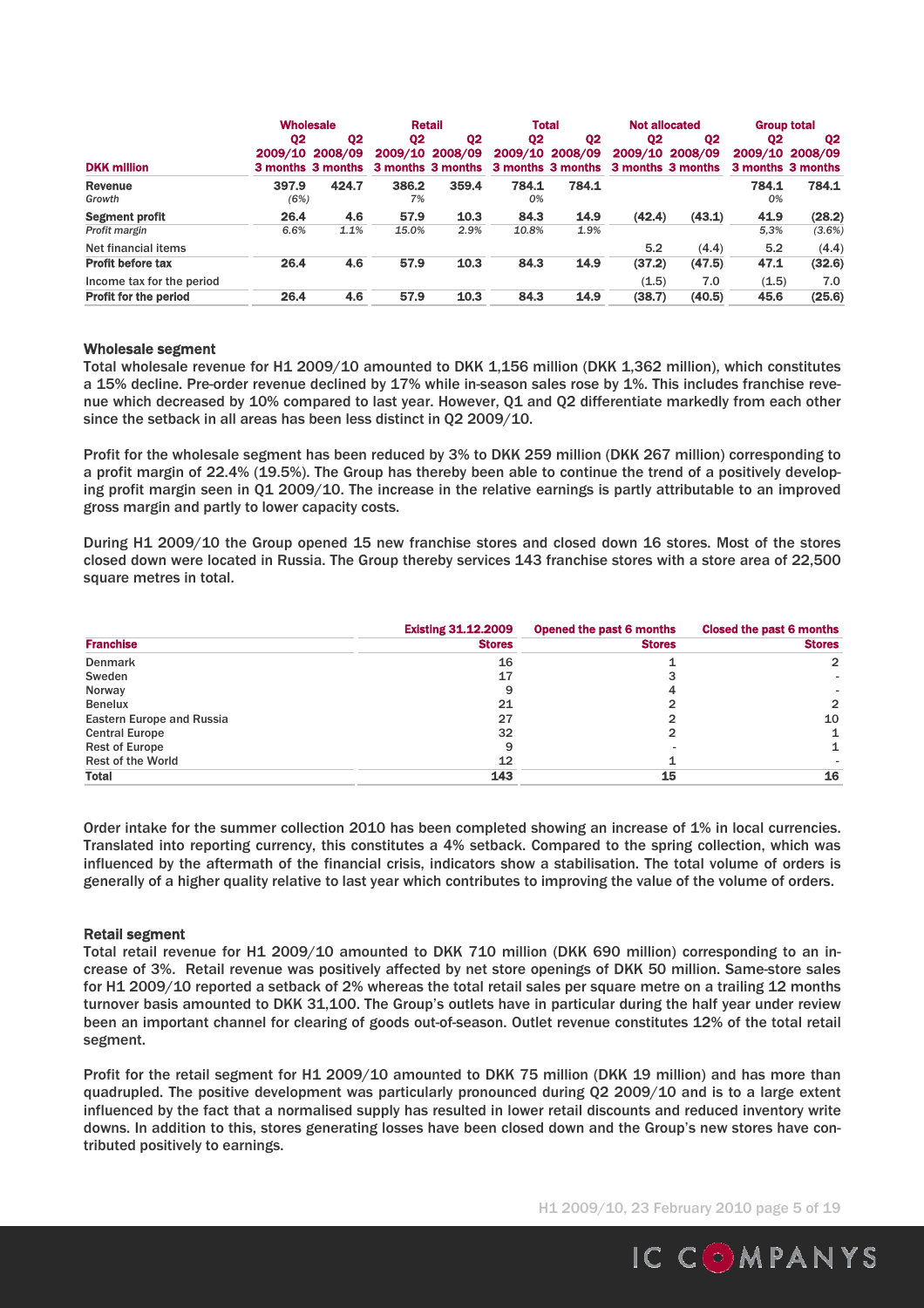During H1 2009/10 the Group opened 32 new stores and 25 were closed. The majority of the closed stores are small retail concessions in the UK and Canada. In total this results in a net store influx of 3,000 square metres and brings the Group's total retail segment to 49,300 square metres distributed between 333 stores.

|                                  |         | <b>Existing 31.12.2009</b> |         | Opened the past 6 months |               | Closed the past 6 months |
|----------------------------------|---------|----------------------------|---------|--------------------------|---------------|--------------------------|
| <b>Retail</b>                    | Stores* | <b>Concessions</b>         | Stores* | <b>Concessions</b>       | <b>Stores</b> | <b>Concessions</b>       |
| <b>Denmark</b>                   | 51      | 25                         | 5       |                          |               |                          |
| Sweden                           | 27      | 19                         |         |                          |               |                          |
| Norway                           |         | 2                          |         |                          |               |                          |
| <b>Benelux</b>                   | 27      | 26                         |         |                          |               |                          |
| <b>Eastern Europe and Russia</b> | 62      |                            |         |                          |               |                          |
| <b>Central Europe</b>            | 13      | 8                          |         |                          |               |                          |
| <b>Rest of Europe</b>            | 6       |                            |         |                          |               |                          |
| <b>Rest of the World</b>         |         | 51                         |         |                          |               | 8                        |
| <b>Total</b>                     | 195     | 138                        | 24      |                          |               | 16                       |

\* 24 outlets constituting 6,900 square metres (6,500 square metres) are included in the Group's own stores. During the past 6 months 2 outlets were opened and no outlets were closed.

Further details of Group segments are included in Note 4 Segment Information.

## EARNINGS DEVELOPMENT

### Improved gross margin

Gross profit for H1 2009/10 amounted to DKK 1,157 million (DKK 1,222 million) corresponding to a setback of 5%. However, gross profit for Q2 2009/10 rose by 5%.

Gross margin came in at 62.0% (59.5%) and is thus improved by 2.5 percentage point which indicates a continuation of the positive trend seen in Q1 2009/10. Development of the Group's sales currency has had a negative impact of 1.5 percentage point which, however, was more than offset by the optimisation of Group sourcing. Furthermore, the buying procedure has been adapted to the new market conditions which has resulted in reduction of inventories during both Q1 and Q2. Sales in the wholesale and retail segments were consequently more efficient leading to reduced inventory write downs and fewer discounts. This effect contributes positively with 1.9 percentage point to the gross margin. Shifts between the wholesale and retail channels had a positive impact of 0.4 percentage point since a larger share of the consolidated revenue is generated in the retail channel.

### Reduced capacity costs

Capacity costs for H1 2009/10 amounted to DKK 894 million (DKK 1,019 million) corresponding to a reduction of 12%. In spite of a lower revenue, the cost rate amounted to 47.9% (49.7%) which constitutes an improvement of 1.8 percentage point. Capacity costs last year included non-recurring costs of DKK 42 million. When adjusting for this, the cost reduction amounts to 8% while the cost rate for H1 2009/10 is 0.3 percentage point higher compared to last year.

During the financial year 2008/09 the Executive Board commenced a number of initiatives with the target of minimising the Group's cost base with DKK 200-250 million compared to the financial year 2007/08 after adjusting for the opening of new stores. These initiatives had an impact on the capacity costs which started to decrease in Q3 and Q4 2008/09. As of Q1 2009/10 these initiatives had full impact and the capacity costs have been minimised in both Q1 and Q2 2009/10. The target of the Executive Board to reduce the cost base has thus been achieved.

### Improved operating profit margin

Operating profit amounted to DKK 263 million (DKK 202 million) corresponding to an increase of 30% which in particular is attributable to a significant improvement realised in Q2 2009/10. The EBIT margin is thus increased by 4.2 percentage point to 14.1% (9.9%)

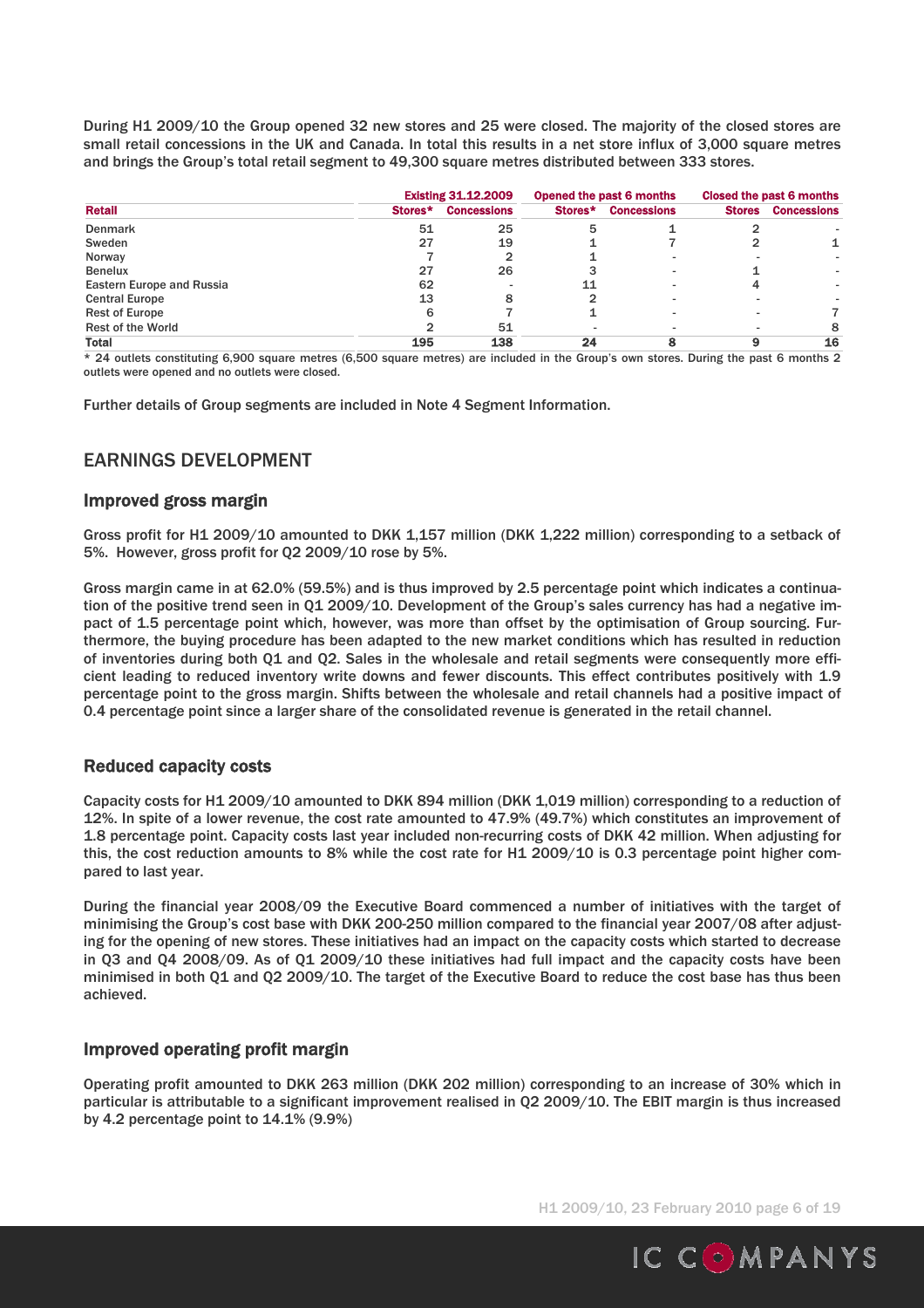## Financial items

Financial items amounted to DKK 3 million (costs of DKK 19 million) for H1 2009/10. The reduction of DKK 22 million relative to H1 2008/09 is attributable to a lower net interest-bearing debt combined with lower interest on loans and an interest rate compensation of DKK 8 million deriving from the settlement of the two tax cases which involved IC Companys and the tax authorities in Denmark and Germany.

## Income tax

Calculated tax expense was recognised in the amount of DKK 61 million corresponding to 23% of the profit before tax. As a consequence of the before mentioned two tax cases, tax on profit for the period has been impacted by an expected tax refund of DKK 13 million and an increase in the tax assets of IC Companys by DKK 9 million.

### Increased net profit

Net profit for H1 2009/10 increased by 62% to DKK 205 million (DKK 127 million) which is attributable to an improved operating profit and the settlement of the before mentioned tax cases.

## CASH FLOWS AND BALANCE SHEET

### Balance sheet

Group assets decreased by DKK 126 million to DKK 1,865 million as at 31 December 2009 (DKK 1,991 million). The decrease is attributable to a reduction of the Group's current assets.

Non-current assets increased by DKK 49 million relative to last year. The Group's deferred tax assets increased by DKK 65 million to DKK 146 million as at 31 December 2009 and DKK 45 million of this increase is attributable to the effect from calculated tax of unrealised losses on forward currency contracts recognised directly in equity. Last year the Group reported an unrealised gain. Furthermore, there has been a deferred tax effect arising out of the settlement of two tax cases in Germany amounting to DKK 9 million, cf. stock exchange announcement no. 32/2009. Property, plant and equipment under construction have been reduced by DKK 29 million to DKK 21 million (DKK 50 million) due to partly a substantial reduction of inventories of furniture and equipment for stores, since this activity has been outsourced, and partly due to the number of stores under furnishing has been minimised.

Current assets decreased by DKK 175 million to DKK 1,045 million (DKK 1,220 million). The decrease should be viewed in relation to an inventory reduction of DKK 84 million before write downs while the write downs of surplus goods have been increased by DKK 4 million. Gross receivables are at the same level attained last year while write downs of receivables have been increased by DKK 15 million. The risk of further losses on inventories and receivables are assessed to be limited.

After adjusting for non-cash funds, the total working capital has been improved by DKK 141 million compared to last year and constitutes 9.9% of the trailing 12 months revenue (12.6%). During the past 12 months inventories have been reduced substantially but the rate of turnover has only improved marginally. The Group consequently still has a considerable amount of out-of-season goods in stock. However, in return the addition of new surplus goods has been reduced. Trade receivables have only been reduced to a limited extent but the rate of turnover has nevertheless improved marginally. Furthermore, the age profile of receivables has deteriorated. The above items thus hold a potential for improvements.

Other receivables decreased to DKK 36 million (DKK 155 million) which mainly reflects that the value adjustment of the Group's financial instruments for currency hedging last year was positive (DKK 110 million) whereas the value adjustment this year is negative and is included in "Other debt".

In addition to this, cash and cash equivalents increased by DKK 2 million to DKK 115 million.

Long-term liabilities decreased by DKK 176 million to DKK 48 million (DKK 224 million) which is attributable to remortgaging of the mortgage credit loan on the Group's property located at Raffinaderivej, Denmark. On the closing date the proceeds of the loan were not yet received. Subsequently, the new loan has been registered and

H1 2009/10, 23 February 2010 page 7 of 19

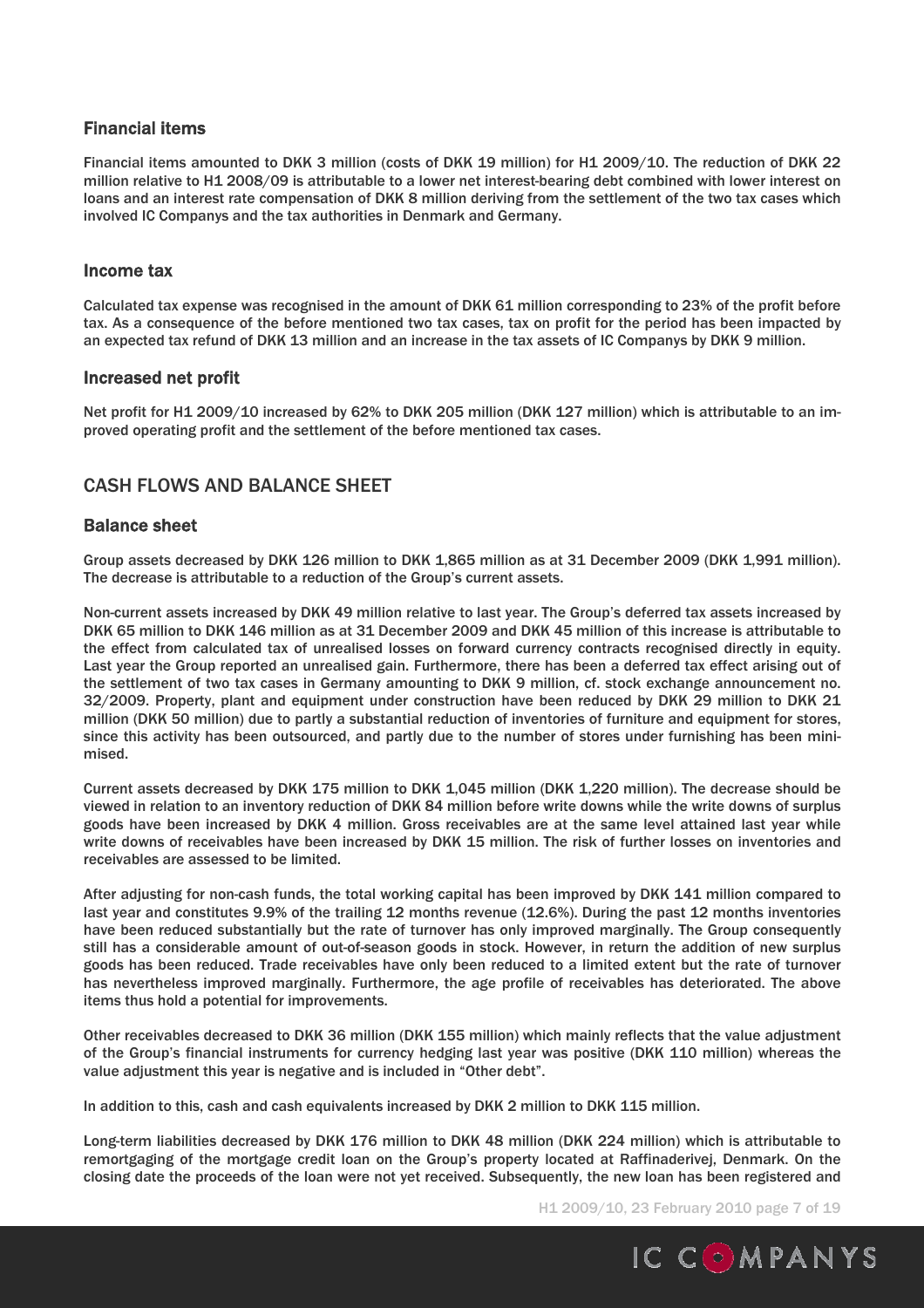the proceeds of the loan have been paid. The new loan on the property has a floating interest rate and amounts to DKK 140 million. The difference between the new and old loan constitutes DKK 28 million which has been drawn on the current credit facility.

Current liabilities decreased by DKK 91 million to DKK 1,117 million (DKK 1,208 million). This should be viewed in the context of a debt reduction to credit institutions of DKK 162 million, thus reducing debt to DKK 463 million (DKK 625 million). Current debt has been negatively impacted by DKK 168 million arising out of the repayment of the long-term loan on the Group's property which means that the reduction of the debt in reality amounts to DKK 330 million. Other debt increased by DKK 28 million to DKK 265 million (DKK 237 million) as a result of nonrealised losses on financial forward contracts recognised in the amount of DKK 8 million.

## Cash flow

Consolidated cash flow from operating activities improved substantially compared to last year and amounted to DKK 246 million for H1 2009/10 (DKK 134 million) corresponding to an improvement of DKK 112 million. This development was principally owing to an improved operating profit of DKK 61 million and a decrease of DKK 8 million in funds tied up in working capital compared to the corresponding period last year. Furthermore, "Other adjustments" had a positive impact of DKK 39 million compared to last year which is attributable to substantial translation adjustments during Q2 2008/09 due to large exchange rate fluctuations.

Gross investments for H1 2009/10 amounted to DKK 45 million (DKK 82 million) which have mainly been employed for improvements of furniture and equipment in stores.

Cash flows from operating and investing activities for H1 2009/10 amounted to an inflow of DKK 199 million (an inflow of DKK 53 million) which constitutes an improvement of DKK 146 million.

Cash flow from financing activities for H1 2009/10 amounted to an outflow of DKK 184 million (an outflow of DKK 83 million). The development is attributable to repayment of long-term loan on the Group's property which impacted the cash flow from financing activities by an outflow of DKK 168 million.

Total cash flow for H1 2009/10 amounted to an inflow of DKK 15 million (an outflow of DKK 31 million) corresponding to an improvement of DKK 46 million. After having adjusted for the repayment of the long-term loan, cash flow amounted to an inflow of DKK 183 million.

### Cash situation

Consolidated net interest-bearing debt amounted to DKK 348 million (DKK 681 million) which represents a reduction of DKK 333 million compared to 31 December 2008. This reduction should be seen as a result of achieving the target of reducing Group's interest bearing debt. At the same time this development also indicates a reduction of the working capital and the fact that the Group has not distributed dividend to equity holders of IC Companys.

Consolidated credit facilities constitute a total of DKK 1,391 million in terms of withdrawal rights (DKK 1,419 million). Long-term loan against security in the corporate head office constitutes DKK 140 million. The utilisation of withdrawal rights has at no point in time during H1 2009/10 exceeded 53%, including provisions for currency hedging instruments, bank guarantees, etc.

## Equity

Equity as at 31 December 2009 increased by DKK 142 million to DKK 700 million (DKK 558 million). The increase is attributable to profit for the period which, however, was negatively impacted by value adjustments of hedging instruments. Equity ratio as at 31 December 2009 amounted to 37.5% (28.0%). Furthermore, the Group distributed dividend to the minority shareholders amounting to a total of DKK 6 million for the half year under review compared to a total of DKK 70 million for H1 2008/09.

Equity movements and the development in treasury shares are specified on page 14.

H1 2009/10, 23 February 2010 page 8 of 19

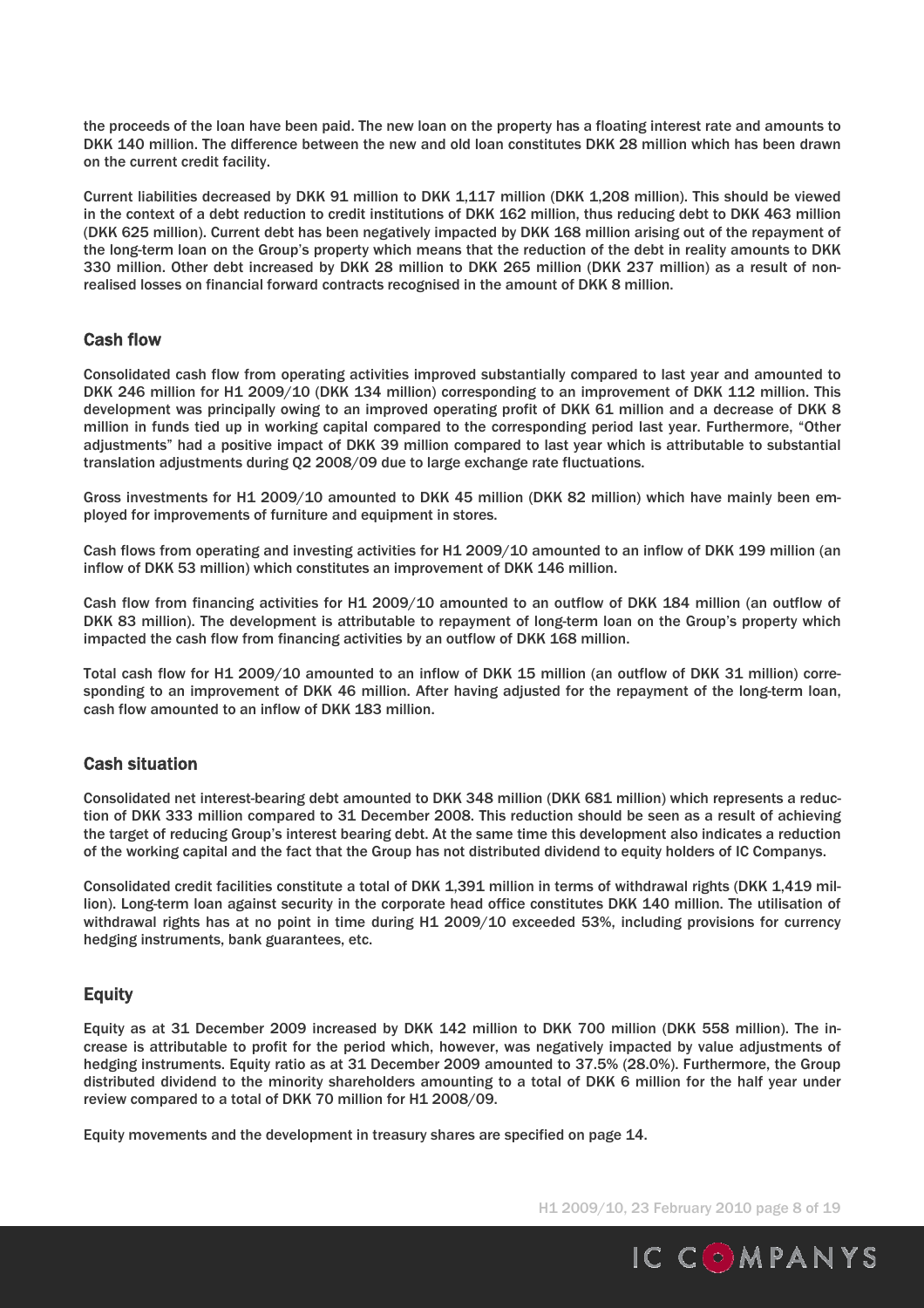## EVENTS IN Q2 2009/10

## Purchase of shares by senior employees

On 5 November 2009, Deputy Chairman of the Board of Directors, Henrik Heideby, acquired 5,000 shares at a total market value of DKK 747,500. The transaction was made at NASDAQ OMX Copenhagen.

## IC Companys A/S – Changes to the financial calendar for the financial year 2009/10

On 11 November the Board of Directors of IC Companys A/S announced that it had approved to change the financial calendar for 2009/10. Dates of meetings and announcements for the remainder of the financial year 2009/10 are as follows:

| 12 May 2010           | Expected announcement of the interim report for Q3 2009/10 |
|-----------------------|------------------------------------------------------------|
| <b>11 August 2010</b> | Expected announcement of the annual report 2009/10         |
| 27 September 2010     | <b>Expected Ordinary Annual General Meeting 2010</b>       |

## Merger between IC Companys A/S and subsidiary Brand Farm A/S finalised

Plan and statement of merger, which were announced on 1 September 2009 (stock exchange announcement no. 16/2009), were approved finally by the Board of IC Companys A/S and the Board of Brand Farm A/S and subsequently registered with the Danish Commerce and Companies Agency on 27 November 2009.

## Settlement of tax cases which involved IC Companys A/S and tax authorities in Denmark and Germany

As reported in the annual report 2008/09 in note 27 (stock exchange announcement 18/2009) IC Companys A/S has been involved in two tax cases with the tax authorities in Denmark and Germany. The tax cases have been settled which has led to a decrease in the Group's previous unrecognised losses in Germany of EUR 10.7 million and a corresponding decrease in the Group's previous income in Denmark. Consequently, the below material items have been recognised in the financial statements for H1 2009/10:

- IC Companys is expected to receive a tax refund in Denmark in the region of DKK 13 million and a compensation of interest in the region of DKK 8 million.
- The carrying amount of the tax assets of the parent company is expected to be increased by minimum DKK 9 million.

The settlement has resulted in an improvement by DKK 30 million to the consolidated profit after financial items and tax.

H1 2009/10, 23 February 2010 page 9 of 19

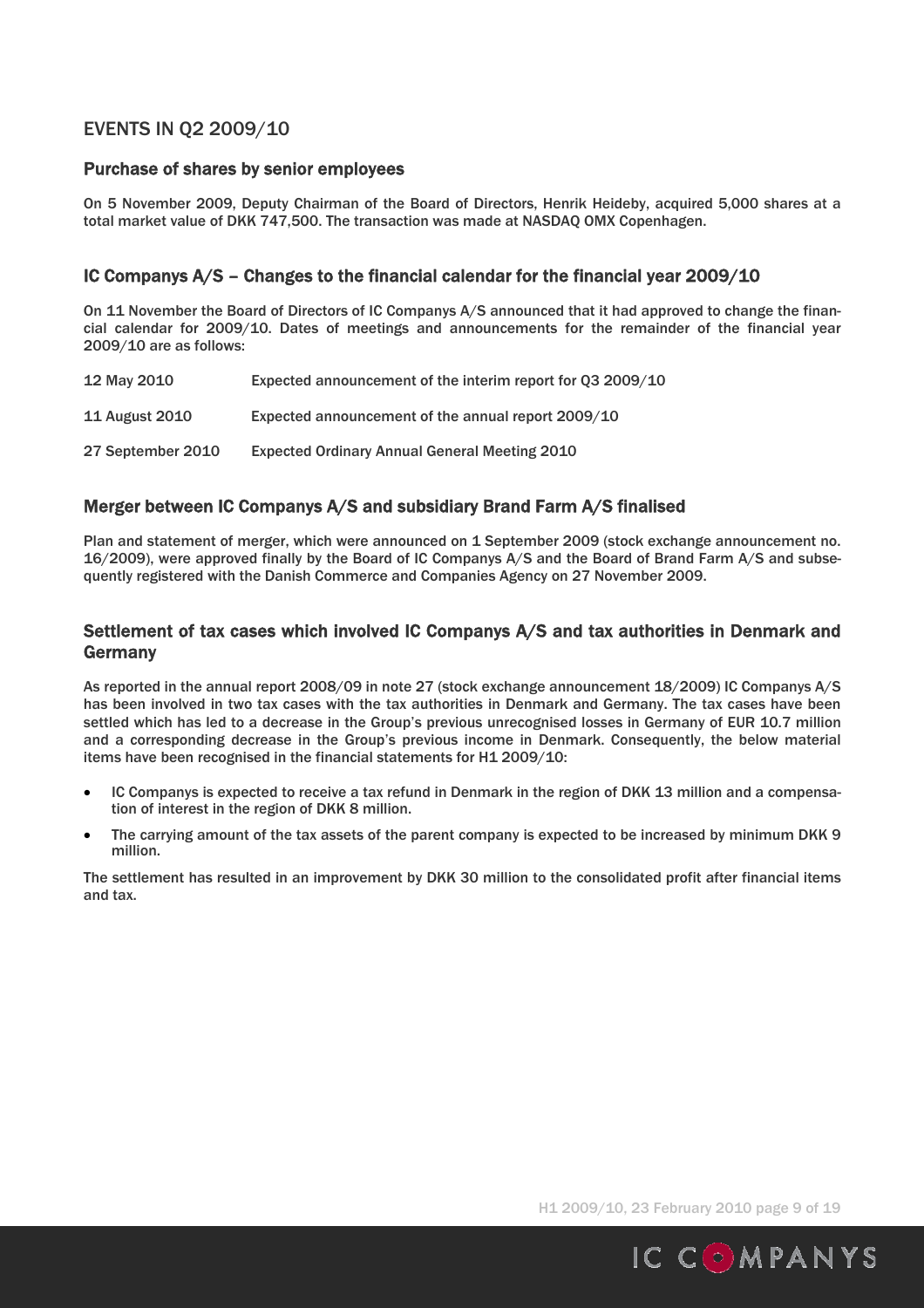## UPWARD REVION OF THE OUTLOOK FOR 2009/10

Given the current market situation, uncertainty still dominates the outlook for the remainder of the financial year, however, the initiatives launched by the Executive Board to counter decreasing activities experienced in 2008/09 have been realised faster than expected. Inventories have been reduced and the discounts are smaller. Seen in light of the above, the Group expects to generate revenues in the region of DKK 3,400 – 3,500 million (previous estimate of DKK 3,300 – 3,400 million) and an operating profit in the region of DKK 220 – 270 million (previous estimate of DKK 150 – 200 million) for the financial year 2009/10.

The two tax cases, which involved IC Companys and the tax authorities in Denmark and Germany, were settled and resulted in an improvement by DKK 30 million to the consolidated profit after financial items and tax.

Investments in the region of DKK 100 – 120 million are expected to be maintained, primarily for an expansion of the distribution and sales promoting improvements of the IT platform.

#### IC Companys A/S

Niels Martinsen Niels Mikkelsen Chairman of the Board of Directors Chairman of the Board of Directors Chief Executive Officer

#### Contacts:

Niels Mikkelsen Chris Bigler Chief Executive Officer<br>
Phone: +45 3266 7721<br>
Phone: +45 3266 7017 Phone: +45 3266 7721

H1 2009/10, 23 February 2010 page 10 of 19

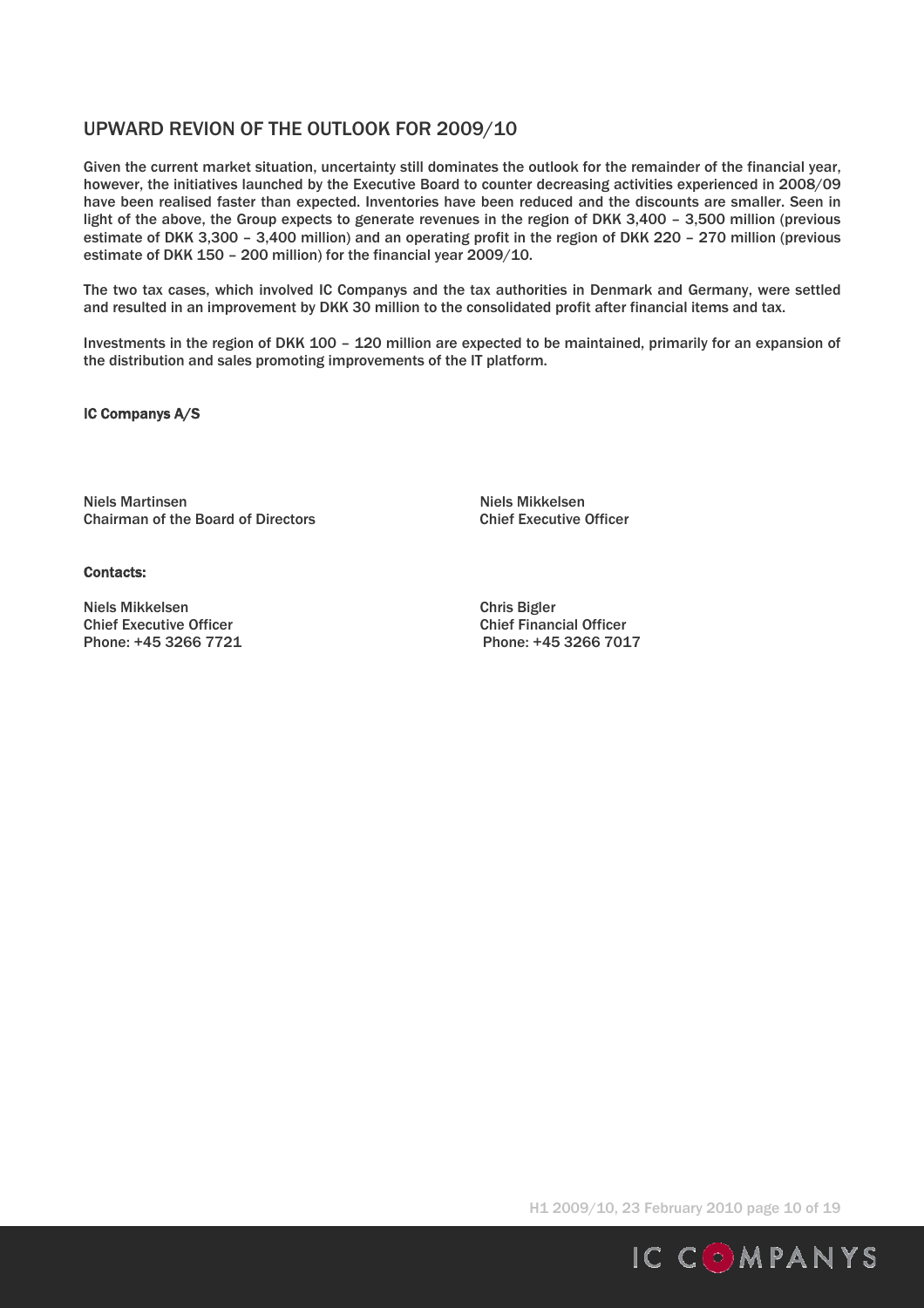## STATEMENT BY THE MANAGEMENT

The Board of Directors and the Executive Board have considered and approved the interim financial report for the period 1 July 2009 – 31 December 2009.

The interim financial report is unaudited and has been prepared in accordance with IAS 34 "Interim Financial Reporting" as adopted by the EU, cf. section on accounting policies, and additional Danish interim reporting requirements for listed companies.

We consider the accounting policies applied to the effect that the interim financial report gives a true and fair view of the Group's assets, liabilities and financial position as at 31 December 2009, and of the results of the Group's operations and cash flows in the period 1 July 2009 – 31 December 2009.

We further consider Management's review to be a true and fair presentation of the development in the Group's operations and financial matters, the profit for the period and of the Group's financial position as a whole and describes material risks and elements of uncertainty pertaining to the Group.

Copenhagen, 22 February 2010

Executive Board:

NIELS MIKKELSEN CHRIS BIGLER ANDERS CLEEMANN PETER FABRIN

Chief Executive Officer Chief Financial Officer Executive Brand Officer Executive Sales Officer

Board of Directors:

 NIELS ERIK MARTINSEN HENRIK HEIDEBY OLE WENGEL Chairman Deputy Chairman Deputy Chairman

PER BANK ANDERS COLDING FRIIS

H1 2009/10, 23 February 2010 page 11 of 19

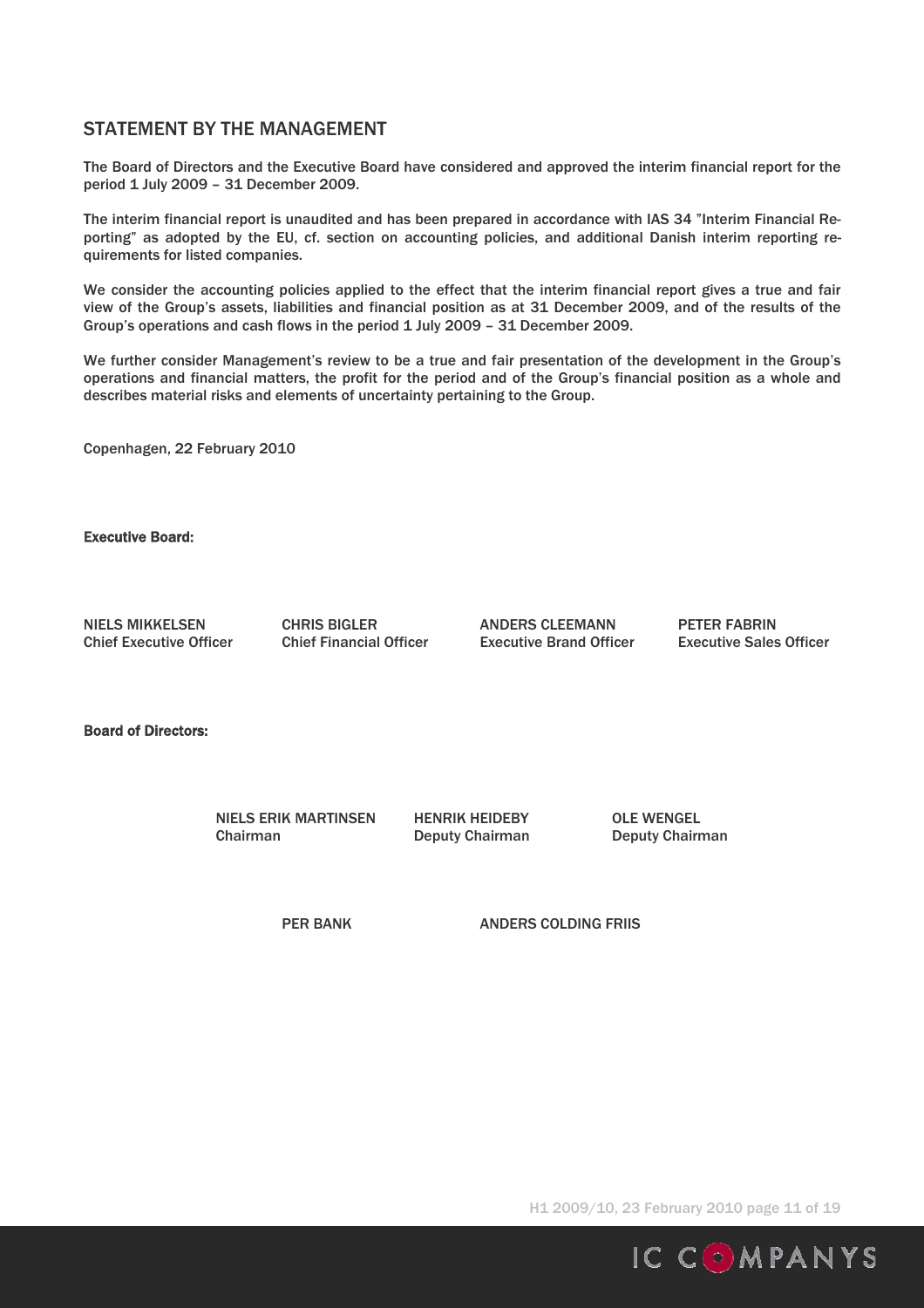## INCOME STATEMENT

| <b>Note</b> | <b>DKK million</b>                        | Q <sub>2</sub><br>2009/10<br>3 months | Q <sub>2</sub><br>2008/09<br>3 months | H <sub>1</sub><br>2009/10<br>6 months. | H1.<br>2008/09<br>6 months. | 2008/09<br>12 months |
|-------------|-------------------------------------------|---------------------------------------|---------------------------------------|----------------------------------------|-----------------------------|----------------------|
| 1, 4        | <b>Revenue</b>                            | 784.1                                 | 784.1                                 | 1,865.2                                | 2,051.5                     | 3,621.1              |
| 4           | Cost of sales                             | (300.5)                               | (322.4)                               | (708.7)                                | (830.0)                     | (1, 464.7)           |
|             | <b>Gross profit</b>                       | 483.6                                 | 461.7                                 | 1,156.5                                | 1,221.5                     | 2,156.4              |
| 1, 4        | Staff costs                               | (228.1)                               | (230.6)                               | (444.6)                                | (487.8)                     | (948.6)              |
| 4           | Depreciation, amortisation and write down | (30.1)                                | (31.3)                                | (56.3)                                 | (62.4)                      | (146.7)              |
| 4           | Other operating expenses                  | (183.3)                               | (225.3)                               | (392.9)                                | (465.9)                     | (909.5)              |
| 4           | Other gains and losses                    | (0.2)                                 | (2.7)                                 |                                        | (3.3)                       | 10.5                 |
| 1, 4        | <b>Operating profit</b>                   | 41.9                                  | (28.2)                                | 262.7                                  | 202.1                       | 162.1                |
|             | <b>Financial income</b>                   | 13.2                                  | 8.3                                   | 17.4                                   | 9.1                         | 31.5                 |
|             | <b>Financial expenses</b>                 | (8.0)                                 | (12.7)                                | (14.2)                                 | (28.0)                      | (42.3)               |
|             | <b>Profit before tax</b>                  | 47.1                                  | (32.6)                                | 265.9                                  | 183.2                       | 151.3                |
|             | Income tax for the period                 | (1.5)                                 | 7.0                                   | (60.6)                                 | (56.3)                      | (42.1)               |
|             | <b>Profit for the period</b>              | 45.6                                  | (25.6)                                | 205.3                                  | 126.9                       | 109.2                |
|             | <b>PROFIT ALLOCATION:</b>                 |                                       |                                       |                                        |                             |                      |
|             | Equity holders of IC Companys A/S         | 47.2                                  | (23.1)                                | 202.7                                  | 124.1                       | 101.5                |
|             | <b>Minority interest</b>                  | (1.6)                                 | (2.5)                                 | 2.6                                    | 2.8                         | 7.7                  |
|             | <b>Total</b>                              | 45.6                                  | (25.6)                                | 205.3                                  | 126.9                       | 109.2                |
|             | <b>EARNINGS PER SHARE</b>                 |                                       |                                       |                                        |                             |                      |
|             | Earnings per share DKK                    | 2.9                                   | (1.4)                                 | 12.3                                   | 7.5                         | 6.1                  |
|             | Diluted earnings per share DKK            | 2.9                                   | (1.4)                                 | 12.3                                   | 7.5                         | 6.1                  |

H1 2009/10, 23 February 2010 page 12 of 19

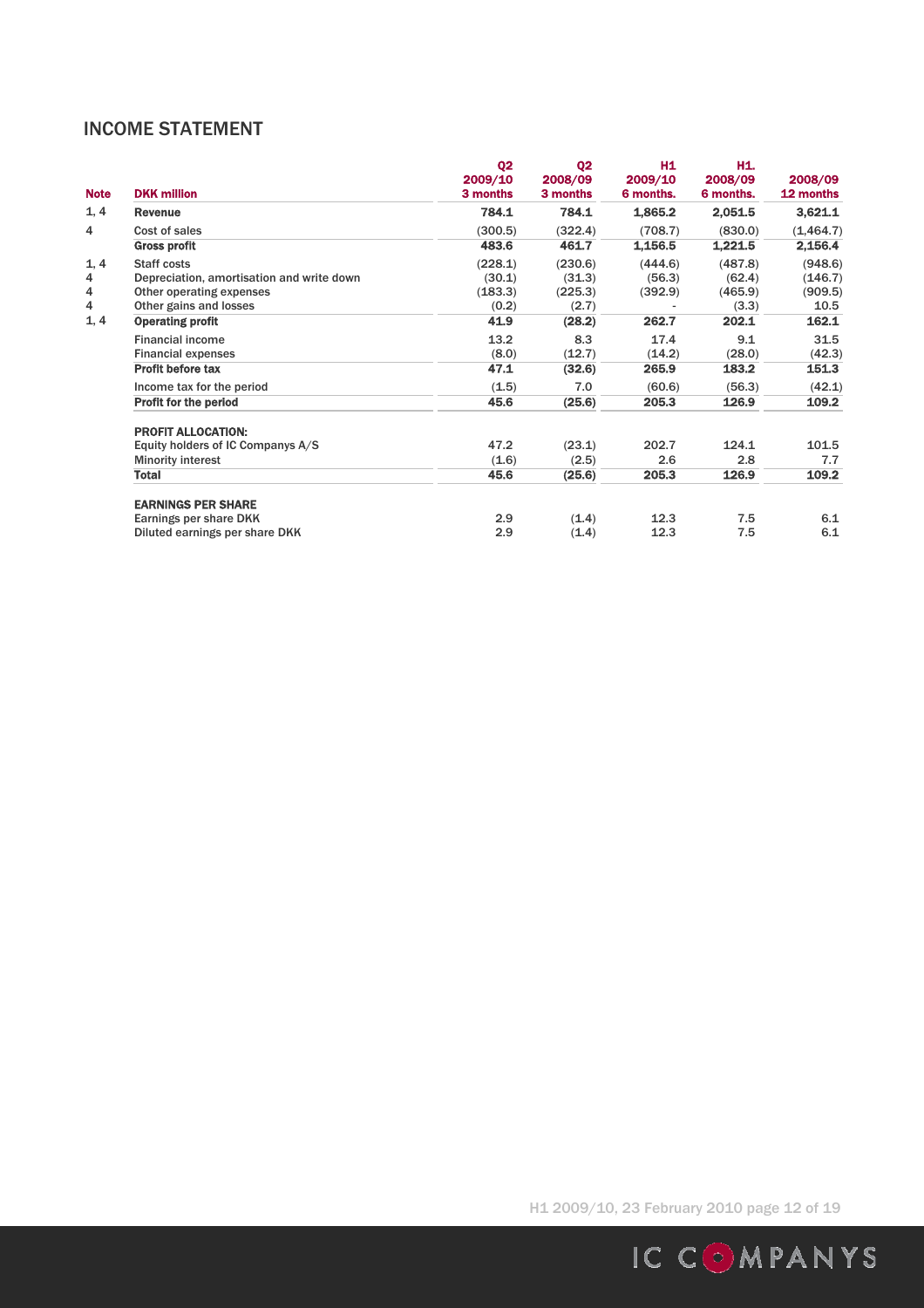## ASSETS – BALANCE SHEET

| <b>Note</b> | <b>DKK million</b>                               | 31.12.2009 | 31.12.2008 | 30.06.2009 |
|-------------|--------------------------------------------------|------------|------------|------------|
|             | <b>NON-CURRENT ASSETS</b>                        |            |            |            |
|             | Goodwill                                         | 184.4      | 177.4      | 178.8      |
|             | Software and IT systems                          | 20.0       | 25.6       | 21.5       |
|             | <b>Trademark rights</b>                          | 0.1        | 0.2        | 0.1        |
|             | Leasehold rights                                 | 20.7       | 19.6       | 19.8       |
|             | <b>Total intangible assets</b>                   | 225.2      | 222.8      | 220.2      |
|             | Land and buildings                               | 164.2      | 169.9      | 167.3      |
|             | Leasehold improvements                           | 120.2      | 100.8      | 124.5      |
|             | <b>Equipment and furniture</b>                   | 105.8      | 119.7      | 119.6      |
|             | Property, plant and equipment under construction | 20.8       | 49.6       | 7.7        |
|             | <b>Total property, plant and equipment</b>       | 411.0      | 440.0      | 419.1      |
|             | <b>Financial assets</b>                          | 37.5       | 26.5       | 35.4       |
|             | Deferred tax assets                              | 146.1      | 81.3       | 129.0      |
|             | <b>Total other non-current assets</b>            | 183.6      | 107.8      | 164.4      |
|             | <b>Total non-current assets</b>                  | 819.8      | 770.6      | 803.7      |
|             | <b>CURRENT ASSETS</b>                            |            |            |            |
| 5           | Inventories                                      | 429.4      | 518.2      | 439.6      |
| 6           | Trade receivables                                | 321.0      | 335.1      | 257.6      |
|             | Income tax receivable                            | 47.2       | 1.7        | 48.3       |
| 7           | Other receivables                                | 35.9       | 154.8      | 61.2       |
|             | Prepayments                                      | 97.2       | 98.0       | 92.1       |
|             | Cash and cash equivalents                        | 114.7      | 112.6      | 82.2       |
|             | <b>Total current assets</b>                      | 1.045.4    | 1.220.4    | 981.0      |
|             | <b>TOTAL ASSETS</b>                              | 1,865.2    | 1.991.0    | 1.784.7    |

# EQUITY AND LIABILITIES – BALANCE SHEET

| <b>Note</b> | <b>DKK million</b>                                          | 31.12.2009 | 31.12.2008 | 30.06.2009 |
|-------------|-------------------------------------------------------------|------------|------------|------------|
|             | <b>EQUITY</b>                                               |            |            |            |
|             | Share capital                                               | 169.4      | 179.2      | 169.4      |
|             | Reserve for hedging transactions                            | (2.6)      | 89.1       | 21.2       |
|             | <b>Translation reserve</b>                                  | (40.0)     | (97.9)     | (62.5)     |
|             | <b>Retained earnings</b>                                    | 562.8      | 380.6      | 367.5      |
|             | Equity attributable to equity holders of the parent company | 689.6      | 551.0      | 495.6      |
|             | <b>Minority interest</b>                                    | 10.4       | 7.4        | 13.5       |
|             | <b>Total equity</b>                                         | 700.0      | 558.4      | 509.1      |
|             | <b>LIABILITIES</b>                                          |            |            |            |
|             | Deferred tax liabilities                                    | 41.1       | 38.7       | 39.3       |
|             | <b>Retirement benefit obligations</b>                       | 4.8        | 5.9        | 4.6        |
|             | <b>Financial institutions</b>                               |            | 168.1      | 168.0      |
|             | Other provision                                             | 2.5        | 11.5       | 10.9       |
|             | <b>Total non-current liabilities</b>                        | 48.4       | 224.2      | 222.8      |
|             | <b>Financial institutions</b>                               | 462.8      | 625.2      | 447.3      |
|             | Trade payables                                              | 285.6      | 281.5      | 291.7      |
|             | Income tax                                                  | 43.0       | 8.3        | 63.7       |
|             | Calculated income tax on the profit for the period          | 60.6       | 56.3       |            |
| 8           | Other debt                                                  | 264.8      | 237.1      | 250.1      |
|             | <b>Total current liabilities</b>                            | 1,116.8    | 1,208.4    | 1,052.8    |
|             | <b>Total liabilities</b>                                    | 1,165.2    | 1,432.6    | 1,275.6    |
|             | <b>TOTAL EQUITY AND LIABILITIES</b>                         | 1,865.2    | 1.991.0    | 1,784.7    |

H1 2009/10, 23 February 2010 page 13 of 19

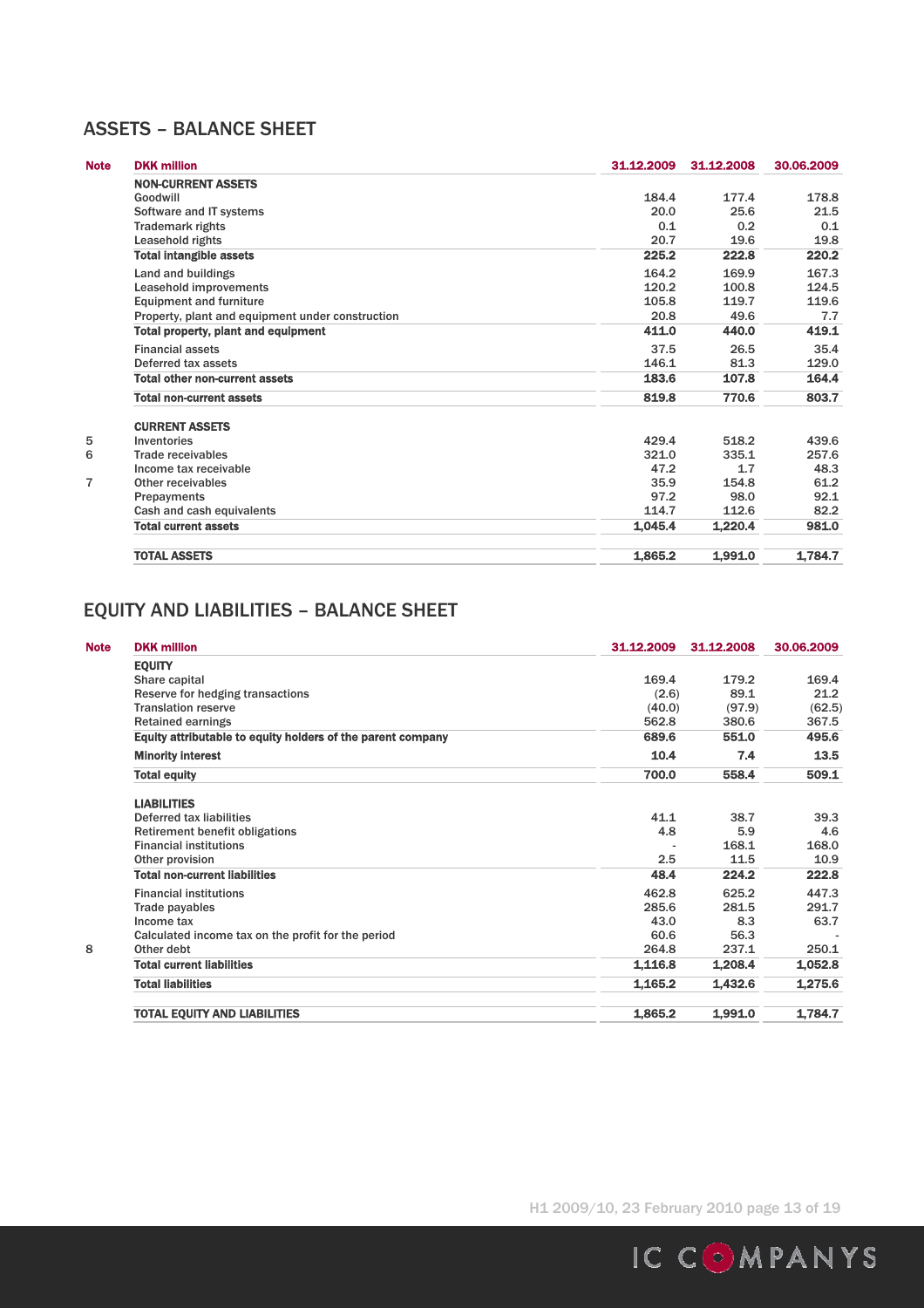## MOVEMENTS IN EQUITY

| <b>DKK million</b>                              | <b>Share</b><br><b>Capital</b> | Reserve for<br>hedging<br><b>transactions</b> | <b>Translation Retained</b> | H1 2009/10<br>reserve earnings | <b>Total equity</b><br>owned by<br>parent<br>company<br>share-<br>holders | <b>Minority</b><br><b>interest</b> | Total  |
|-------------------------------------------------|--------------------------------|-----------------------------------------------|-----------------------------|--------------------------------|---------------------------------------------------------------------------|------------------------------------|--------|
| Equity at 1 July 2009                           | 169.4                          | 21.2                                          | (62.5)                      | 367.5                          | 495.6                                                                     | 13.5                               | 509.1  |
| Currency translations of subsidiaries           | $\overline{\phantom{0}}$       |                                               | 22.5                        | $\overline{\phantom{a}}$       | 22.5                                                                      | $\overline{\phantom{a}}$           | 22.5   |
| Gain/loss on derivative financial instruments   | ٠                              | (23.8)                                        |                             | $\overline{\phantom{a}}$       | (23.8)                                                                    | $\overline{\phantom{a}}$           | (23.8) |
| Net income/(loss) recognised directly in equity | ۰                              | (23.8)                                        | 22.5                        | ۰                              | (1.3)                                                                     | ۰                                  | (1.3)  |
| Profit for the period                           | ۰                              |                                               |                             | 202.7                          | 202.7                                                                     | 2.6                                | 205.3  |
| <b>Total recognised income for the period</b>   | ۰                              | (23.8)                                        | 22.5                        | 202.7                          | 201.4                                                                     | 2.6                                | 204.0  |
| Share buyback                                   | $\overline{\phantom{a}}$       |                                               |                             | (10.6)                         | (10.6)                                                                    | $\overline{\phantom{a}}$           | (10.6) |
| Paid dividend                                   |                                |                                               |                             |                                |                                                                           | (5.7)                              | (5.7)  |
| Recognition of share-based payments             | $\overline{\phantom{a}}$       |                                               |                             | 3.2                            | 3.2                                                                       |                                    | 3.2    |
| Equity at 31 December 2009                      | 169.4                          | (2.6)                                         | (40.0)                      | 562.8                          | 689.6                                                                     | 10.4                               | 700.0  |

|                                                 |                                |                                               |                             | H1 2008/09               |                                                                           |                                    |              |
|-------------------------------------------------|--------------------------------|-----------------------------------------------|-----------------------------|--------------------------|---------------------------------------------------------------------------|------------------------------------|--------------|
| <b>DKK million</b>                              | <b>Share</b><br><b>Capital</b> | <b>Reserve for</b><br>hedging<br>transactions | <b>Translation Retained</b> | reserve earnings         | <b>Total equity</b><br>owned by<br>parent<br>company<br>share-<br>holders | <b>Minority</b><br><b>interest</b> | <b>Total</b> |
| Equity at 1 July 2008                           | 179.2                          | (22.1)                                        | (23.9)                      | 331.8                    | 465.0                                                                     | 8.5                                | 473.5        |
| Currency translations of subsidiaries           |                                |                                               | (74.0)                      |                          | (74.0)                                                                    | $\overline{\phantom{a}}$           | (74.0)       |
| Gain/loss on derivative financial instruments   | ۰                              | 111.2                                         |                             | $\overline{\phantom{0}}$ | 111.2                                                                     | $\overline{\phantom{a}}$           | 111.2        |
| Net income/(loss) recognised directly in equity | ۰                              | 111.2                                         | (74.0)                      |                          | 37.2                                                                      | ۰                                  | 37.2         |
| Profit for the period                           |                                |                                               |                             | 124.1                    | 124.1                                                                     | 2.8                                | 126.9        |
| Total recognised income for the period          | ۰                              | 111.2                                         | (74.0)                      | 124.1                    | 161.3                                                                     | 2.8                                | 164.1        |
| Share buyback                                   |                                |                                               | ۰                           | (13.1)                   | (13.1)                                                                    | $\overline{\phantom{a}}$           | (13.1)       |
| Paid dividend                                   |                                |                                               | $\sim$                      | (66.0)                   | (66.0)                                                                    | (3.9)                              | (69.9)       |
| Recognition of share-based payments             |                                |                                               |                             | 3.8                      | 3.8                                                                       | $\overline{\phantom{a}}$           | 3.8          |
| <b>Equity at 31 December 2008</b>               | 179.2                          | 89.1                                          | (97.9)                      | 380.6                    | 551.0                                                                     | 7.4                                | 558.4        |

#### DEVELOPMENT IN TREASURY SHARES

| Treasury shares at 22 February 2010 | 500,672 |
|-------------------------------------|---------|
| Purchase of treasury shares         | 79.990  |
| Treasury shares at 30 June 2009     | 420.682 |

Group Equity amounts to DKK 169,428,070 in nominal value distributed between 16,942,807 shares with a nominal value of DKK 10.

H1 2009/10, 23 February 2010 page 14 of 19

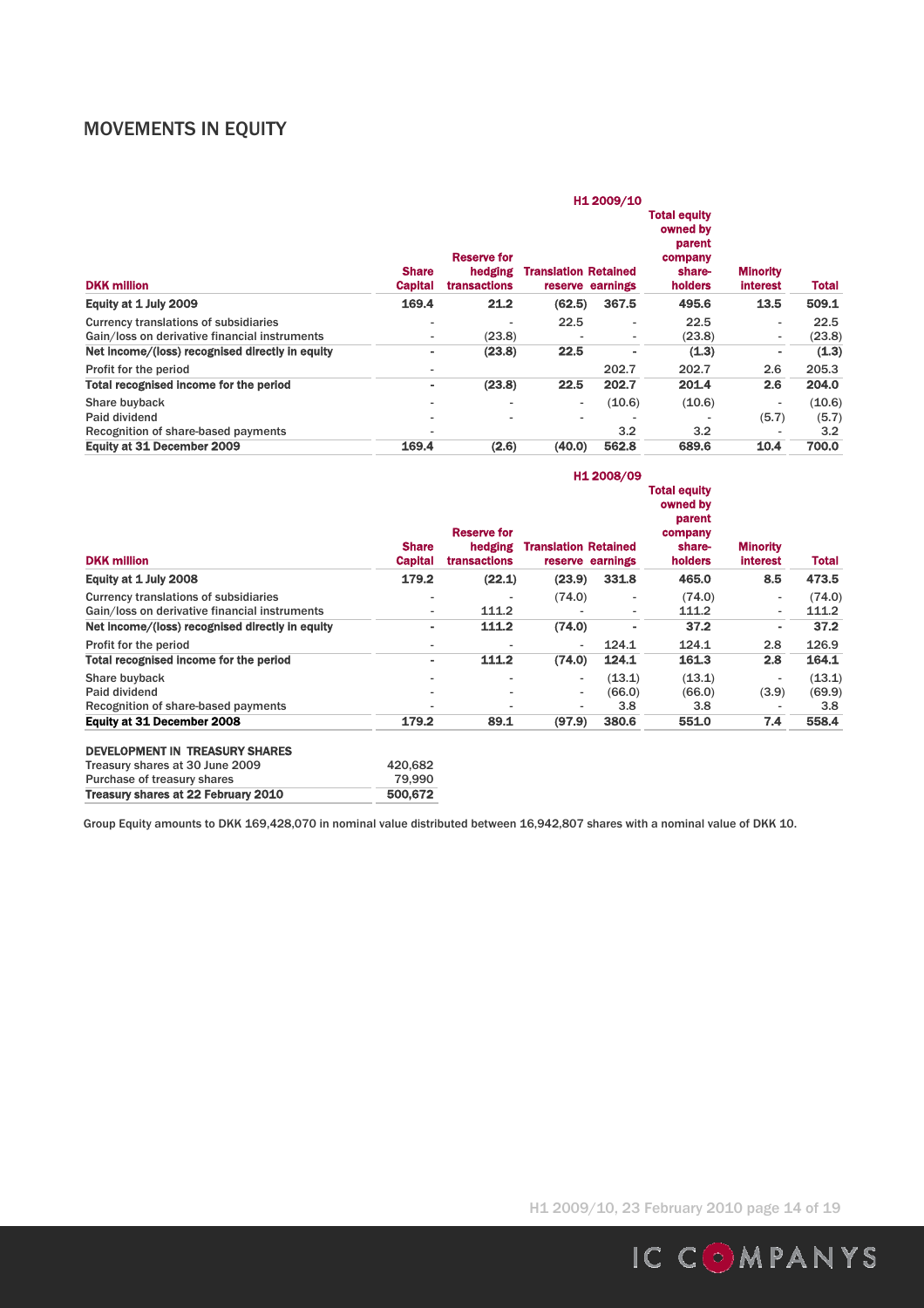## GROUP CASH FLOW STATEMENT

| <b>DKK million</b>                                            | 02<br>2009/10<br>3 months | 02<br>2008/09<br>3 months | H <sub>1</sub><br>2009/10<br>6 months. | H <sub>1</sub><br>2008/09<br>6 months. | 2008/09<br>12 months |
|---------------------------------------------------------------|---------------------------|---------------------------|----------------------------------------|----------------------------------------|----------------------|
| <b>CASH FLOW FROM OPERATING ACTIVITIES</b>                    |                           |                           |                                        |                                        |                      |
| <b>Operating profit</b>                                       | 41.9                      | (28.2)                    | 262.7                                  | 202.1                                  | 162.1                |
| Reversed depreciation and impairment losses and profit/(loss) |                           |                           |                                        |                                        |                      |
| on sale of non-current assets                                 | 30.1                      | 34.0                      | 56.3                                   | 65.7                                   | 146.7                |
| Reversed cost for share-based payments                        | 1.7                       | 1.9                       | 3.2                                    | 3.8                                    | 3.5                  |
| Other adjustments                                             | (9.4)                     | (30.2)                    | 4.8                                    | (34.6)                                 | (29.2)               |
| Change in working capital                                     | 306.3                     | 409.4                     | (47.2)                                 | (55.1)                                 | 133.5                |
| Cash flow from operating activities before financial items    | 370.6                     | 386.9                     | 279.8                                  | 181.9                                  | 416.6                |
| Financial income received                                     | 5.0                       | 8.3                       | 9.2                                    | 9.1                                    | 31.5                 |
| Financial expenses paid                                       | (8.0)                     | (12.3)                    | (14.2)                                 | (27.8)                                 | (42.3)               |
| <b>Cash flow from ordinary activities</b>                     | 367.6                     | 382.9                     | 274.8                                  | 163.2                                  | 405.8                |
| Income tax paid                                               | (14.6)                    | (13.7)                    | (29.2)                                 | (29.7)                                 | (70.7)               |
| <b>Total cash flow from operating activities</b>              | 353.0                     | 369.2                     | 245.6                                  | 133.5                                  | 335.1                |
| <b>CASH FLOW FROM INVESTING ACTIVITIES</b>                    |                           |                           |                                        |                                        |                      |
| Sale of activities                                            |                           |                           |                                        |                                        | 10.5                 |
| Purchase of intangible assets                                 | (5.3)                     | (2.0)                     | (8.3)                                  | (2.9)                                  | (13.2)               |
| Purchase of property, plant and equipment                     | (25.8)                    | (44.4)                    | (37.0)                                 | (78.7)                                 | (129.5)              |
| Change in deposits and other financial assets                 | 1.7                       | (1.3)                     | (2.1)                                  | (0.9)                                  | (9.7)                |
| Purchase and sale of other non-current assets                 | 0.5                       | (0.1)                     | 1.0                                    | 1.5                                    | 6.1                  |
| <b>Total cash flow from investing activities</b>              | (28.9)                    | (47.8)                    | (46.4)                                 | (81.0)                                 | (135.8)              |
| Total cash flow from operating- and investing activities      | 324.1                     | 321.4                     | 199.2                                  | 52.5                                   | 199.3                |
| <b>CASH FLOW FROM FINANCING ACTIVITIES</b>                    |                           |                           |                                        |                                        |                      |
| Repayment of long-term loan                                   | (168.0)                   |                           | (168.0)                                |                                        |                      |
| Share buyback                                                 | (6.8)                     |                           | (10.6)                                 | (13.1)                                 | (13.1)               |
| Dividends paid                                                | (5.7)                     | (69.9)                    | (5.7)                                  | (69.9)                                 | (69.9)               |
| <b>Total cash flow from financing activities</b>              | (180.5)                   | (69.9)                    | (184.3)                                | (83,0)                                 | (83,0)               |
| <b>CASH FLOW FOR THE PERIOD</b>                               | 143.6                     | 251.5                     | 14.9                                   | (30.5)                                 | 116.3                |
| <b>CASH AND CASH EOUIVALENTS</b>                              |                           |                           |                                        |                                        |                      |
| Cash and cash equivalents, beginning of period                | (491.9)                   | (755.4)                   | (365.1)                                | (471.0)                                | (471.0)              |
| Currency translation adjustment of cash, beginning of period  | 0.2                       | (8.6)                     | 2.1                                    | (11.0)                                 | (10.4)               |
| Cash flow for the period                                      | 143.6                     | 251.5                     | 14.9                                   | (30.5)                                 | 116.3                |
| Cash and cash equivalents, end of period                      | (348.1)                   | (512.5)                   | (348.1)                                | (512.5)                                | (365.1)              |

H1 2009/10, 23 February 2010 page 15 of 19

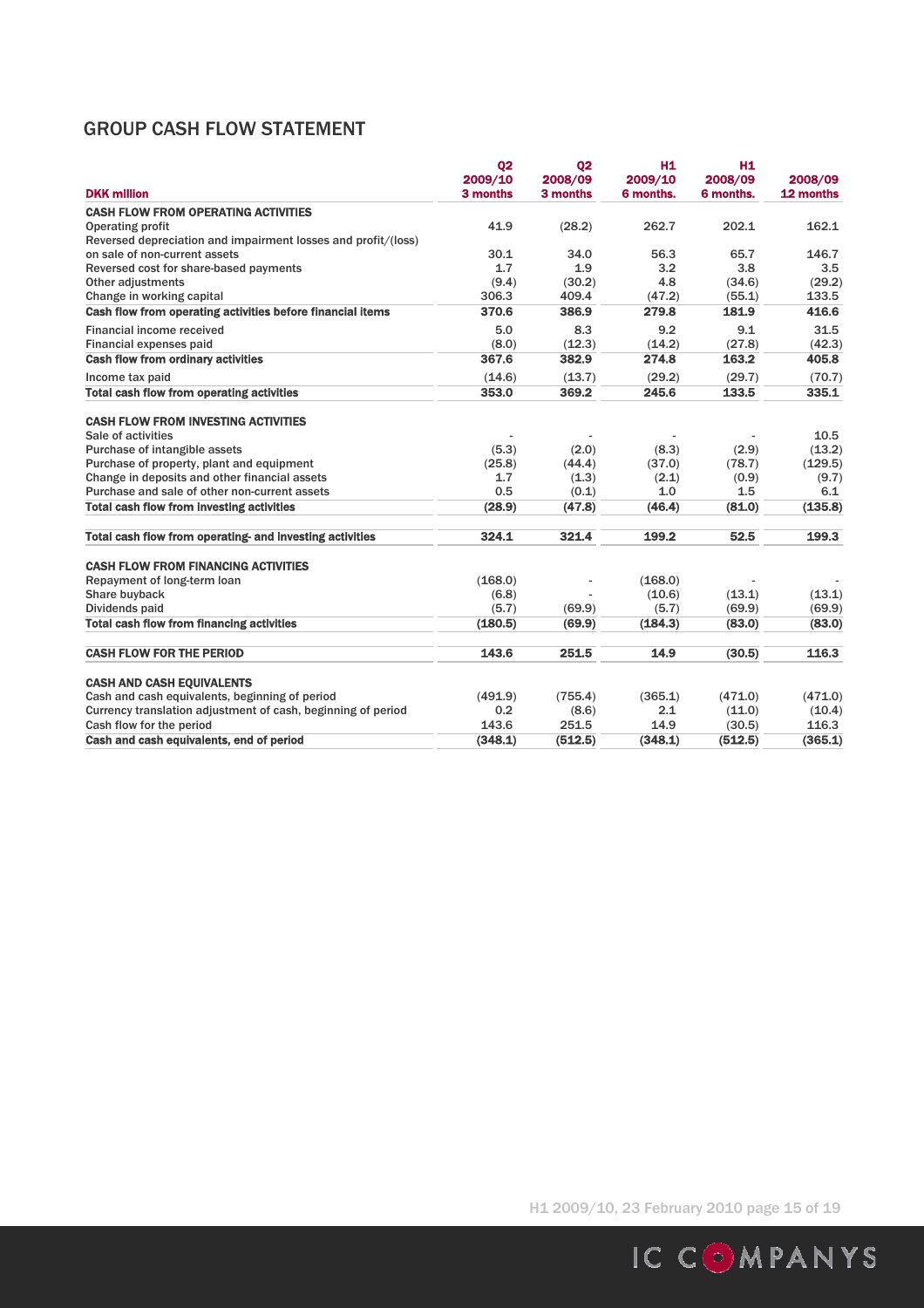## **NOTES**

## 1. Accounting policies

The interim financial report is prepared in accordance with IAS 34 "Interim Financial Reporting" and additional Danish disclosure requirements to the interim financial reports for listed companies.

#### Amended accounting policies

New standards adopted in 2009/10.

IFRS 8, Operating Segments

IFRS 8 applies only to the consolidated financial statements regarding segments. Pursuant to the standard, consolidated segment reporting needs to be presented on the basis of operating segments. Operating segments are the business units continuously monitored by Management and for which separate or individual financial statements exist for management purposes, which the overall operational Executive Board applies in resource allocation and performance follow-up. In contrast to this, IAS 14 required a geographic breakdown of business units.

Comparative figures for 2008/09 have been adjusted.

Amendments to IFRS

The recognition method for Tiger of Sweden concessions in Sweden was amended as at 1 July 2009. Pursuant to amendments to IAS 18 of April 2009, a re-assessment of the contract contents was made. The amendment has resulted in a future gross recognition of revenue (before deductions for concession fees which are recognised as staff costs). In addition, these concessions are in the future included in the retail segment as apposed to the previous recognition in the wholesale segment.

The effect is as follows:

| <b>DKK million</b> | 31.12.2009               | 31.12.2008               | 30.06.2009 |
|--------------------|--------------------------|--------------------------|------------|
| Revenue            | 9.9                      | 10.5                     | 20.5       |
| Gross profit       | 9.9                      | 10.5                     | 20.5       |
| Staff costs        | (9.9)                    | (10.5)                   | (20.5)     |
| Operating profit   | $\overline{\phantom{a}}$ | $\overline{\phantom{a}}$ | $\sim$     |
| Equity             | $\overline{\phantom{a}}$ | $\overline{\phantom{a}}$ | $\sim$     |

Comparative figures for 2008/09 are adjusted.

Apart from the implementation of IFRS 8 and the amendment in the recognition of Tiger of Sweden concessions, the accounting policies applied in the interim report are unchanged as compared to the accounting policies applied in the annual report for 2008/09. We refer to the annual report for 2008/09 for a detailed description of the accounting policies.

The implemented reclassifications in the notes have not had any effect on the income statement, balance sheet and equity in the comparison year and are regarded as insignificant. Furthermore, a negative amount of DKK 35.4 million has been reclassified from "Cash and cash equivalents" to "Liabilities to financial institutions" in the comparative figures.

## 2. Seasonability

The Group's business segments are influenced by seasonal fluctuations. These fluctuations are attributable to seasonality in deliveries to wholesale customers and a sales season of the Group's products that varies over the year in the retail segment. The Group's wholesale peak quarters are historically Q1 and Q3. Revenue and operating profit before tax thus vary in the various reporting periods, and interim financial reports are not necessarily indicative of future trends. Results of the individual quarters are therefore not reliable sources in terms of projecting the Group's development.

H1 2009/10, 23 February 2010 page 16 of 19

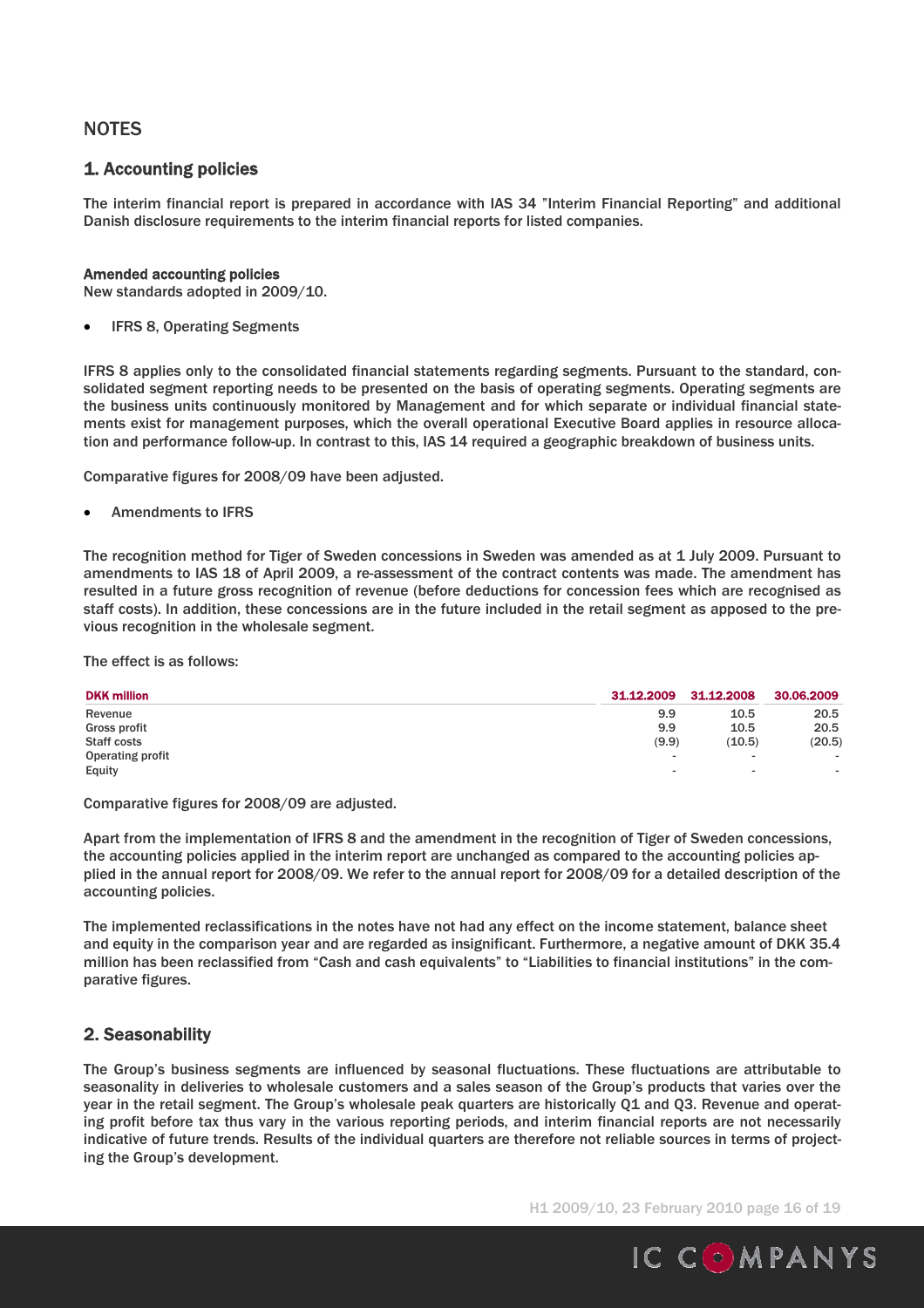## 3. Sharebased remuneration

#### Stock option grants for Executive Board in 2009/10

The stock option programme for the current Executive Board comprised 211,353 stock options at 30 June 2009.

As previously announced, the Board of Directors has resolved to grant 30,000 stock options to Chief Executive Officer Niels Mikkelsen, 10,000 stock options to Chief Financial Officer Chris Bigler, 10,000 stock options to Executive Brand Officer Anders Cleemann and 10,000 stock options to Executive Sales Officer Peter Fabrin.

The stock options granted represent the right – against payment in cash – to buy a number of shares equivalent to the stock options granted. The stocks may be acquired immediately after the Company's announcements of the annual reports for 2009/10, 2010/11 or 2011/12. The stock options become void at the discontinuation of the employment.

By the use of the Black & Scholes model and under the assumption of an exercise price of DKK 126, a volatility of 43% per annum and a risk-free rate of return of 3.64% per annum, the market value of the stock options is assessed to DKK 1.8 million. The fair value constitutes 12.5% to 14.4% of the annual remuneration of the individual executive officer. The fair value of the stock option programmes will be recognised in the income statement over the expected life of the option.

#### Stock option grants for executive employees in 2009/10

Stock option programmes for executive employees comprised 162,952 stock options as at 30 June 2009.

The Board of Directors has also, as previously announced in the annual report 2008/09, resolved to grant 173,500 stock options to 32 of the Group's executive employees.

The stock options granted represent the right – against payment in cash – to buy a number of shares equivalent to the stock options granted. The stocks may be acquired immediately after of the Company's announcements of the annual reports for 2011/12, 2012/13 or 2013/14.

By the use of the Black & Scholes model and under the assumption of an exercise price of DKK 139, a volatility of 43% per annum and a risk-free rate of return of 3.64% per annum, the market value of the stock options is assessed to DKK 5.0 million. The fair value constitutes 5.7% to 29% of the annual remuneration of the individual executive employee. The fair value of the stock option programmes will be recognised in the income statement over the expected life of the option.

### 4. Segment information

#### Business segments

Reporting to the Group's Management is based on the Group's two distribution channels:

#### **Wholesale**

The business segment consists of wholesale to store owners. The segment consists of sales to wholesale customers and franchise partners and to a limited extent sourcing performed on behalf of external customers.

#### Retail

The business segment consists of sales to consumers. The segment consists of sales via own retail stores, concessions, outlet stores and E-Commerce.

Management estimates operation profits of business segments separately in order to make decisions in relation to resource allocation and performance measurement. The segment results are evaluated on the basis of operating results, which are calculated by the same methods as in the consolidated financial statements. Financial income, costs and corporate taxes are calculated at Group level and are not allocated to operating segments.

No material trade or other transactions take place between the business segments. Revenue from external customers, which is reported to Management, is measured by the same methods as in the income statement. Cost allocation between business segments is made on an individual basis with the addition of some, systematically allocated indirect costs to show the profitability of the business segments.

No individual customer accounts for more than 10% of revenue.

H1 2009/10, 23 February 2010 page 17 of 19

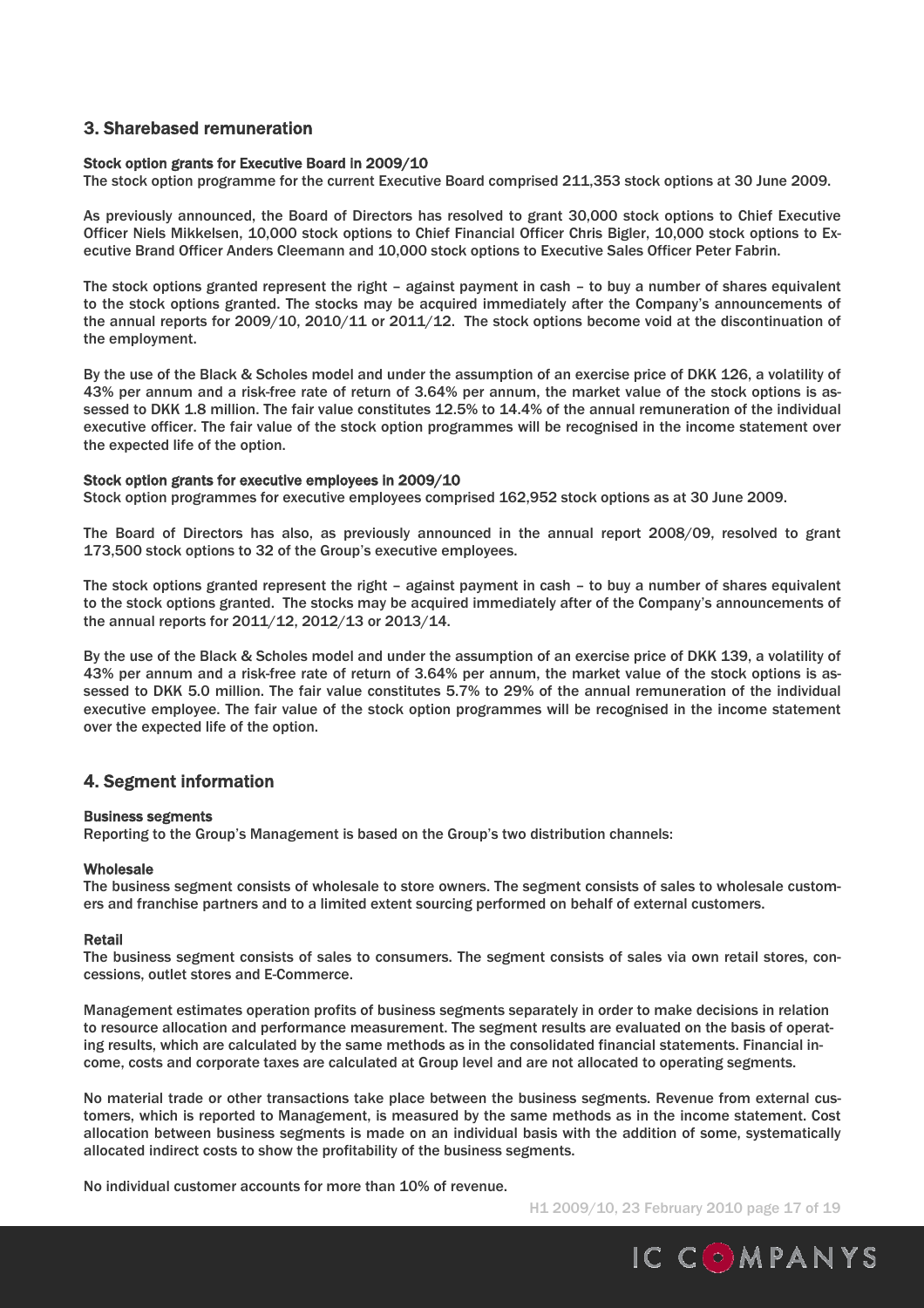|                              |               | <b>Reporting liable segments</b>               |               |                                    |         |                                            |         |                                                        | <b>Group</b> |                                            |  |
|------------------------------|---------------|------------------------------------------------|---------------|------------------------------------|---------|--------------------------------------------|---------|--------------------------------------------------------|--------------|--------------------------------------------|--|
|                              |               | <b>Wholesale</b>                               |               | <b>Retail</b>                      |         | <b>Total</b>                               |         | <b>items</b>                                           |              | <b>Total</b>                               |  |
| <b>DKK million</b>           | Н1<br>2009/10 | H <sub>1</sub><br>2008/09<br>6 months 6 months | H1<br>2009/10 | H1<br>2008/09<br>6 months 6 months | H1      | H1<br>2009/10 2008/09<br>6 months 6 months | Η1      | H <sub>1</sub><br>2009/10 2008/09<br>6 months 6 months | H1           | H1<br>2009/10 2008/09<br>6 months 6 months |  |
| <b>Revenue</b>               | 1,155.6       | 1.361.5                                        | 709.6         | 690.0                              | 1.865.2 | 2.051.5                                    |         |                                                        | 1.865.2      | 2.051.5                                    |  |
| Group brands                 | 1.154.4       | 1.353.7                                        | 694.4         | 670.3                              | 1.848.8 | 2.024.0                                    |         |                                                        | 1.848.8      | 2,024.0                                    |  |
| Other brands                 | 1.2           | 7.8                                            | 15.2          | 19.7                               | 16.4    | 27.5                                       |         |                                                        | 16.4         | 27.5                                       |  |
| <b>Gross profit</b>          | 670.9         | 768.6                                          | 485.6         | 452.9                              | 1.156.5 | 1.221.5                                    |         |                                                        | 1.156.5      | 1.221.5                                    |  |
| Gross margin                 | 58.1%         | 56.5%                                          | 68.4%         | 65.6%                              | 62.0%   | 59.5%                                      |         |                                                        | 62.0%        | 59.5%                                      |  |
| <b>Segment profit</b>        | 258.6         | 266.0                                          | 75.4          | 18.5                               | 334.0   | 284.5                                      | (71.3)  | (82.4)                                                 | 262.7        | 202.1                                      |  |
| Profit margin                | 22.4%         | 19.5%                                          | 10.6%         | 2.7%                               | 17.9%   | 13.9%                                      |         |                                                        | 14.1%        | 9.9%                                       |  |
| Net financial items          |               |                                                |               |                                    |         |                                            | 3.2     | (18.9)                                                 | 3.2          | (18.9)                                     |  |
| <b>Profit before tax</b>     | 258.6         | 266.0                                          | 75.4          | 18.5                               | 334.0   | 284.5                                      | (68.1)  | (101.3)                                                | 265.9        | 183.2                                      |  |
| Income tax for the period    |               |                                                |               |                                    |         |                                            | (60.6)  | (56.3)                                                 | (60.6)       | (56.3)                                     |  |
| <b>Profit for the period</b> | 258.6         | 266.0                                          | 75.4          | 18.5                               | 334.0   | 284.5                                      | (128.7) | (157.6)                                                | 205.3        | 126.9                                      |  |

|                              |                |                              | <b>Reporting liable segments</b> |                              |                |                                      |                | <b>Non allocated</b>                 | <b>Group</b>                 |                |
|------------------------------|----------------|------------------------------|----------------------------------|------------------------------|----------------|--------------------------------------|----------------|--------------------------------------|------------------------------|----------------|
|                              |                | <b>Wholesale</b>             | Retail                           |                              | <b>Total</b>   |                                      | <b>items</b>   |                                      | <b>Total</b>                 |                |
|                              | Q <sub>2</sub> | Q <sub>2</sub>               | Q <sub>2</sub>                   | Q <sub>2</sub>               | Q <sub>2</sub> | Q <sub>2</sub>                       | Q <sub>2</sub> | Q <sub>2</sub>                       | Q <sub>2</sub>               | Q <sub>2</sub> |
| <b>DKK million</b>           | 2009/10        | 2008/09<br>3 months 3 months | 2009/10                          | 2008/09<br>3 months 3 months |                | 2009/10 2008/09<br>3 months 3 months |                | 2009/10 2008/09<br>3 months 3 months | 2009/10<br>3 months 3 months | 2008/09        |
| Revenue                      | 397.9          | 424.7                        | 386.2                            | 359.4                        | 784.1          | 784.1                                |                |                                      | 784.1                        | 784.1          |
| Group brands                 | 396.9          | 421.5                        | 377.9                            | 348.9                        | 774.8          | 770.4                                |                |                                      | 774.8                        | 770.4          |
| Other brands                 | 1.0            | 3.2                          | 8.3                              | 10.5                         | 9.3            | 13.7                                 |                |                                      | 9.3                          | 13.7           |
| <b>Gross profit</b>          | 208.1          | 219.8                        | 275.5                            | 241.9                        | 483.6          | 461.7                                |                |                                      | 483.6                        | 461.7          |
| Gross margin                 | 52.3%          | 51.8%                        | 71.3%                            | 67.3%                        | 61.7%          | 58.9%                                |                |                                      | 61.7%                        | 58.9%          |
| <b>Segment profit</b>        | 26.4           | 4.6                          | 57.9                             | 10.3                         | 84.3           | 14.9                                 | (42.4)         | (43.1)                               | 41.9                         | (28.2)         |
| Profit margin                | 6.6%           | 1.1%                         | 15.0%                            | 2.9%                         | 10.8%          | 1.9%                                 |                |                                      | 5.3%                         | (3.6%)         |
| Net financial items          |                |                              |                                  |                              |                |                                      | 5.2            | (4.4)                                | 5.2                          | (4.4)          |
| <b>Profit before tax</b>     | 26.4           | 4.6                          | 57.9                             | 10.3                         | 84.3           | 14.9                                 | (37.2)         | (47.5)                               | 47.1                         | (32.6)         |
| Income tax for the period    |                |                              |                                  |                              |                |                                      | (1.5)          | 7.0                                  | (1.5)                        | 7.0            |
| <b>Profit for the period</b> | 26.4           | 4.6                          | 57.9                             | 10.3                         | 84.3           | 14.9                                 | (38.7)         | (40.5)                               | 45.6                         | (25.6)         |

#### Geographic information

Revenue is allocated to the geographic areas based on the customer's geographic location. Allocation of assets is made based on the geographic location of the assets.

Assets are measured by the same method as in the balance sheet.

In all material aspects, geographic breakdown of Group revenue and assets can be done as follows:

|                           |         |                                            | Revenue      |                                 |                    |                                       |         |                   | Assets*      |                                   |  |
|---------------------------|---------|--------------------------------------------|--------------|---------------------------------|--------------------|---------------------------------------|---------|-------------------|--------------|-----------------------------------|--|
| <b>DKK million</b>        | H1      | H1<br>6 months 6 months<br>2009/10 2008/09 | Н1<br>Growth | H1<br>Growth<br>2009/10 2008/09 | H1<br><b>Share</b> | H1<br><b>Share</b><br>2009/10 2008/09 |         | 31.12.09 31.12.08 | <b>Share</b> | <b>Share</b><br>31.12.09 31.12.08 |  |
| Denmark (Residency)       | 373.7   | 419.8                                      | $(11.0\%)$   | 4.3%                            | 20%                | 20%                                   | 598.9   | 826.2             | 35%          | 45%                               |  |
| Sweden                    | 436.4   | 435.9                                      | 0.1%         | (3.7%)                          | 23%                | 21%                                   | 224.5   | 194.2             | 13%          | 11%                               |  |
| Norway                    | 180.4   | 194.1                                      | $(7.1\%)$    | 4.2%                            | 10%                | 9%                                    | 100.6   | 77.1              | 6%           | 4%                                |  |
| <b>Benelux</b>            | 219.8   | 256.7                                      | $(14.4\%)$   | $(3.3\%)$                       | 12%                | 13%                                   | 180.9   | 196.7             | 11%          | 11%                               |  |
| Eastern Europe and Russia | 121.3   | 158.8                                      | (23.6%)      | 6.1%                            | 7%                 | 8%                                    | 173.4   | 141.0             | 10%          | 8%                                |  |
| <b>Central Europe</b>     | 204.7   | 219.9                                      | $(6.9\%)$    | 16.4%                           | 11%                | 11%                                   | 175.6   | 102.9             | 10%          | 6%                                |  |
| <b>Rest of Europe</b>     | 226.3   | 272.2                                      | $(16.9\%)$   | $(1.8\%)$                       | 12%                | 13%                                   | 173.1   | 174.9             | 10%          | 10%                               |  |
| <b>Rest of the World</b>  | 102.6   | 94.1                                       | 8.9%         | 1.9%                            | 5%                 | 5%                                    | 92.1    | 86.7              | 5%           | 5%                                |  |
| <b>Total</b>              | 1.865.2 | 2,051.5                                    | (9.1%)       | 1.8%                            | 100%               | 100%                                  | 1.719.1 | 1.799.7           | 100%         | 100%                              |  |

\* Assets represented excluding deferred tax assets and financial instruments.